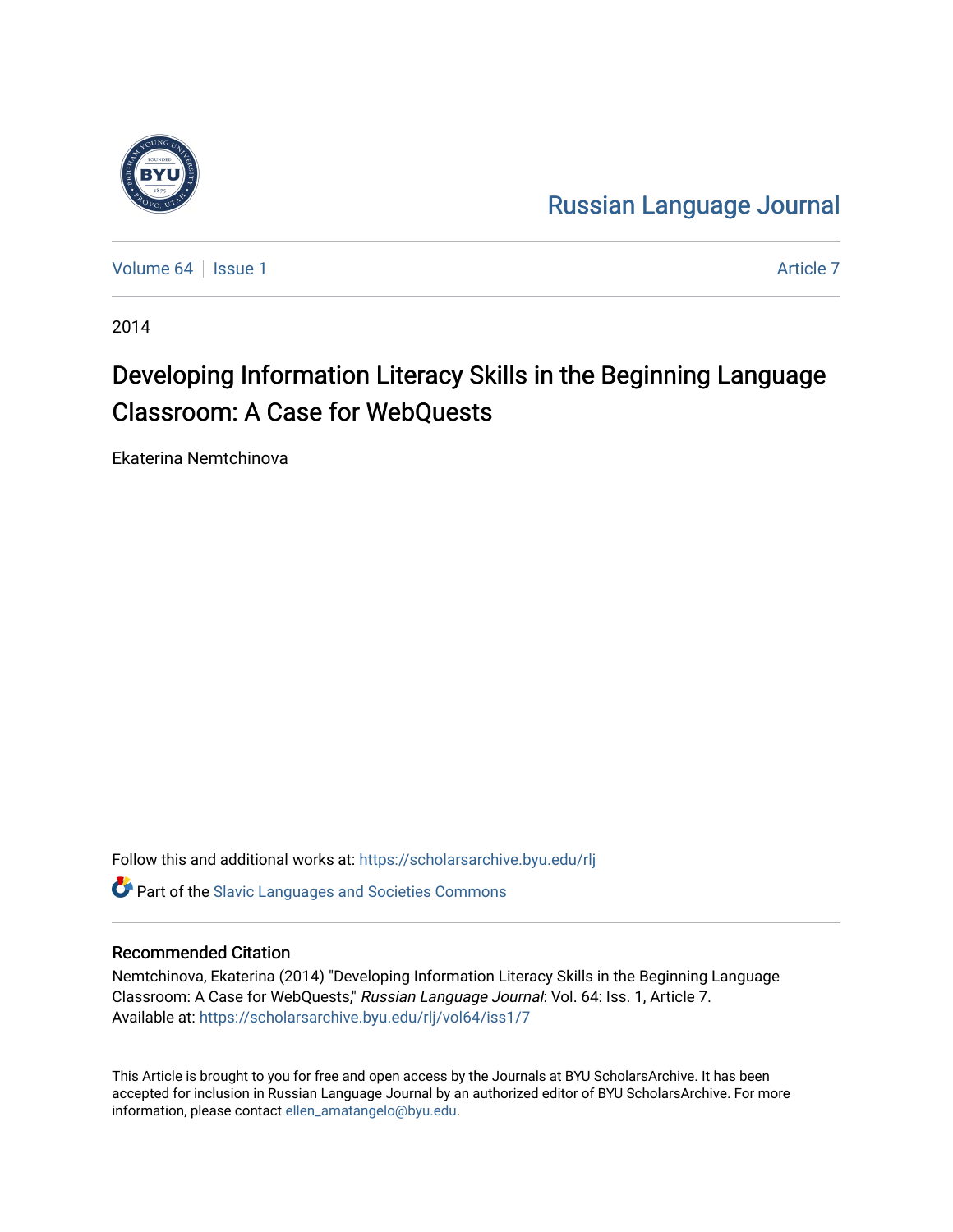# **Developing Information Literacy Skills in the Beginning Language Classroom: A Case for WebQuests**

## *Ekaterina Nemtchinova*

#### **Introduction**

To say that the Internet has had an enormous impact on the world of education is to state the obvious, and the world of foreign language education is no exception. The advancement of Internet technologies necessitates the development of a new set of abilities in conjunction with more traditional language competencies: in addition to being able to write compositions and read newspaper articles, foreign language students need to know how to compose e-mail messages, perform searches on the Internet, and use online information. In other words, students have to be information literate to adapt to today's increasingly complex multimedia environment.

This study addresses the issue of information literacy (IL) through the use of WebQuests in a beginning-level language classroom. While WebQuests are considered a "widely popular learning activity" (Abbit and Ophus 2008, 443), little research has analyzed their impact on teaching, learning, and information literacy in foreign language classrooms. Although several studies have examined IL curricula for promoting cultural or content goals (Giullian 2009; Reznowski 2008), this discussion has omitted foreign language learning objectives. In a recent article, Hock (2007) presented a thorough analysis of the integration of IL into a German class through texts and tools, but failed to access its effect on language learning.

This paper aims to add to the body of knowledge on WebQuests by exploring the topic of IL and language development in the context of a beginning Russian class. It surveys students' opinions on WebQuest assignments and their attitudes to information literacy in a target language.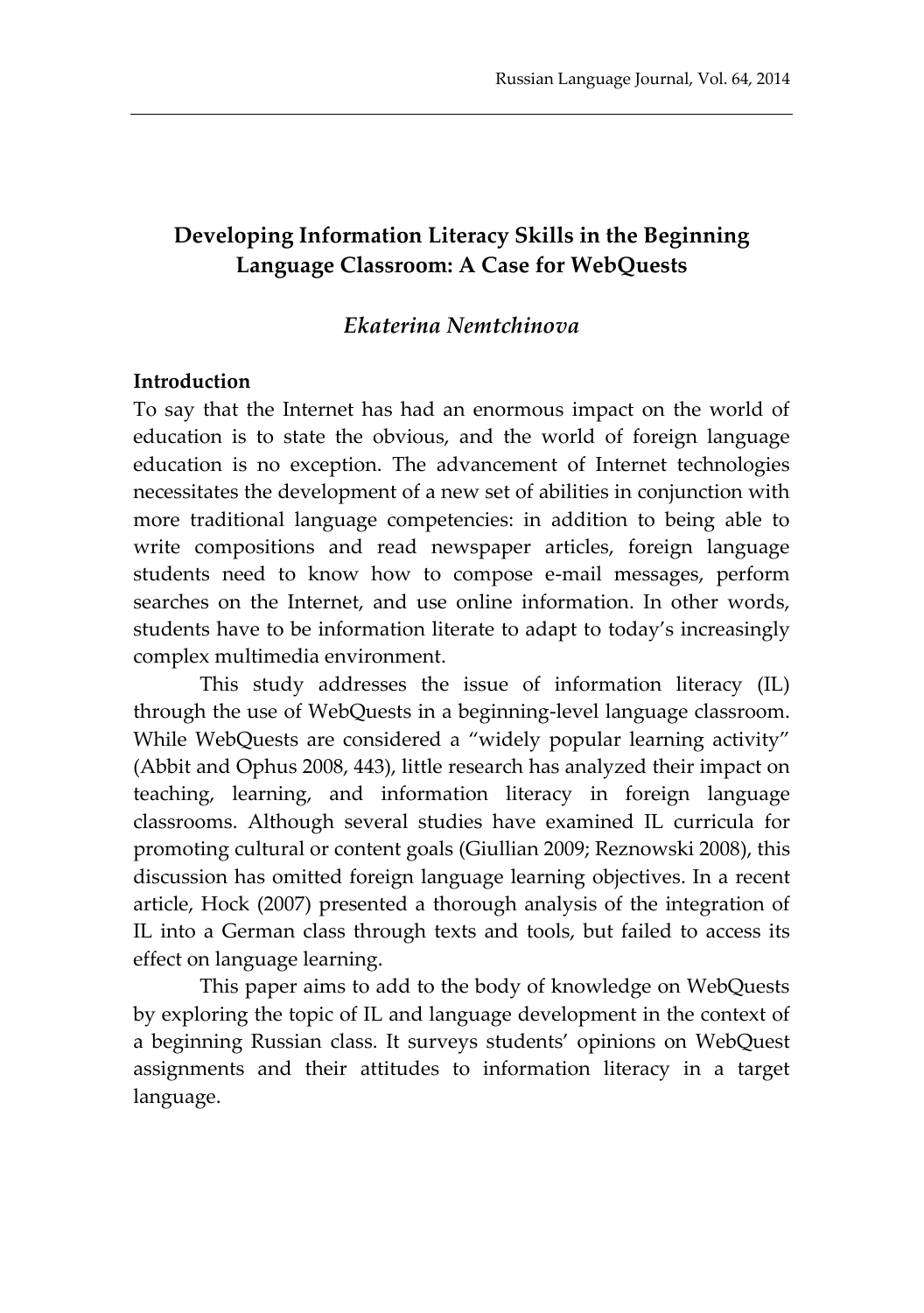# **Information literacy and language learning**

The concept of information literacy (IL) was introduced in 1974 to describe the process of accessing and using a variety of information tools to retrieve and synthesize information from diverse sources (Zurkowski 1974). More recently, IL has been defined in terms of "the set of skills needed to find, retrieve, analyze, evaluate, and use information" (Association of College and Research Libraries 2014). Other related terms describing the interaction of people with multimedia technology include media literacy (the ability to understand the organization, functioning, conventions, and usage of different forms of mass media), visual literacy (a set of skills necessary to appreciate, use, and create visual media), digital literacy (knowing how to effectively use the Internet and informational technologies), and information fluency (stressing the speed, accuracy, and dynamic nature of the process) (Lorenzo and Dziuban 2006). Notwithstanding the difference in concepts, terminology, and focus, this article will use the term information literacy to refer to the knowledge and skills necessary to detect, process, and effectively use information in a variety of formats.

The rapid growth of digital technologies and the immeasurable amount of information available today affects the very nature of teaching and learning. To be information literate in any discipline or learning environment, a person must be able to establish a need for information, determine what information is needed, find the necessary information, evaluate its relevance and reliability, and use it effectively for specific purposes while understanding the economic, legal, ethical and social implications of its use (ACRL 2014). As new technologies become increasingly present in everyday life, our understanding of the concept of IL must extend to these new uses. Thus, Shapiro and Hughes (1996, 33) argue that IL should be regarded as a "new liberal art that extends from knowing how to use computers and access information to critical reflection on the nature of information itself, its technical infrastructure and its social, cultural, and philosophical context and impact." At the same time, the rapid proliferation and change of the digital world divests the concept of IL of a static or absolute value. Rather, IL is a moving target, a continuum of skills, strategies, and competencies that together promote lifelong independent learning and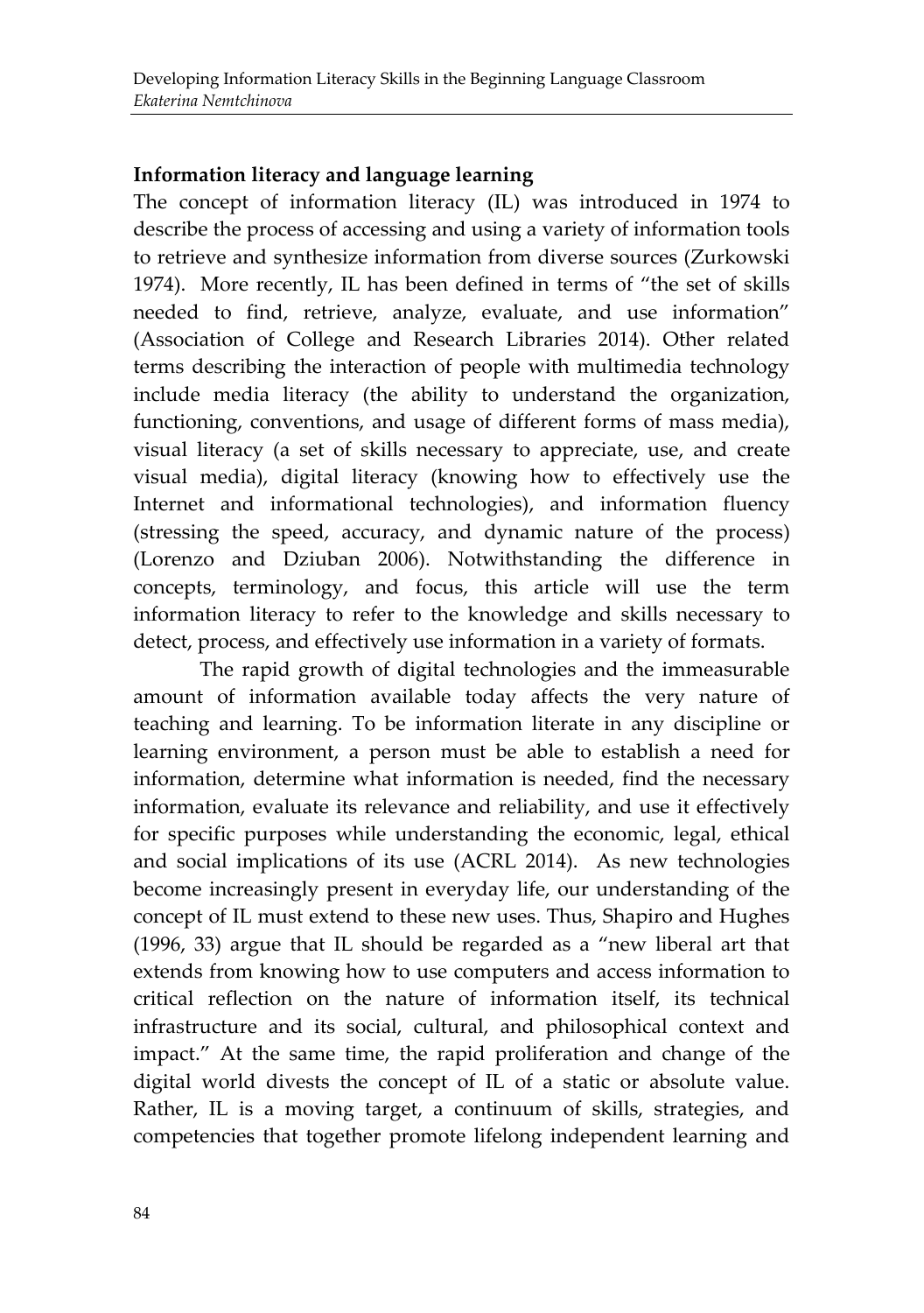ensure a high degree of control over one's learning processes (ACRL 2014).

How does the concept of IL apply to foreign language education? IL in language learning means accessing, selecting, evaluating, and using appropriate target language information in the most efficient way. IL enables a person to make an informed decision about the information needed for a specific purpose; understand the nature, type, and structure of that information; find information using a variety of tools (e.g. search engines, online databases, library); analyze and evaluate the information in regards to needs; use the information effectively to achieve a specific goal; and present the information using an appropriate media format. In this regard, IL is closely related to critical thinking processes that involve reasoning, analysis, synthesis, and interpretation of information. While analysis and synthesis may be more suitable for higher levels of language proficiency, Novice learners can successfully process authentic texts on familiar topics with visual support, ask simple questions, express judgment, and make inferences based on background knowledge (American Council for the Teaching of Foreign Languages 2012). In addition, IL implies a high degree of cultural competence, which is seen, for example, in one's familiarity with target language search tools, major sources of information in the target culture and their political bent, culturally-appropriate methods of citation, and culturespecific communication strategies (both interpersonal and online). Thus IL goals assist instructors and students in meeting the standards of communication, cultures, connections, comparisons, and communities proposed by ACTFL.

IL in the target language can lead learners to a deeper appreciation of linguistic and cultural contexts by allowing access to information about a subject matter, language, and culture. As students step away from traditional texts toward authentic online materials, they "can have almost instantaneous access to a range of foreign experiences in their target language. The computer serves as a gateway to the virtual foreign world where real people are using real language in real contexts" (Osuna and Meskill 1998, 71). To handle the wealth of authentic materials, learners can rely on IL skills to find, evaluate and select the information they need. Hicks (2013, 56) deems IL as "being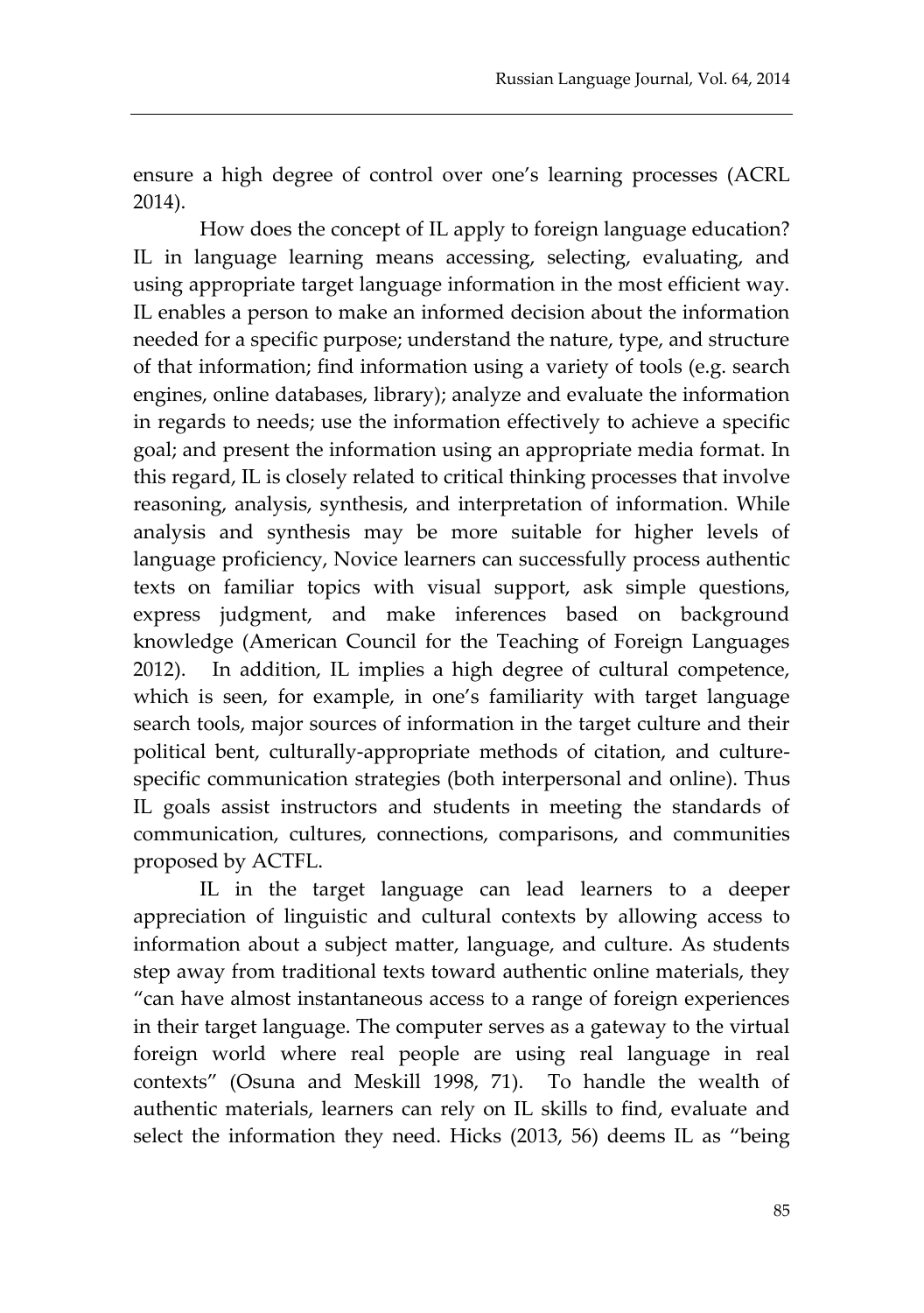instrumental in communicative language learning, in which language is used to convey information or mediate between people and the world."

It seems safe to assume that today's college students feel quite comfortable in the digital environment. They communicate, consume, and create information online by instant messaging, blogging, downloading texts and images, listening to podcasts, and visiting social networks, to name just a few options. And yet educators question their understanding of information quality and approaches to technology use, noting that access to and familiarity with new technologies does not often translate into sound, insightful, critical, or comprehensive skills and applications (Lorenzo and Dziuban 2006; Mellon 1999). Did the students perform an effective search or just click on the first link provided by Google? Are they aware of the ethical issues involved in the use of another's intellectual property? Do they realize that posting certain personal information online might have negative consequences?

For foreign language students, the issues surrounding the development of IL are exacerbated by a certain degree of anxiety. Although it is most commonly associated with speaking performance, research shows that anxiety can cripple online work too. Thus, Aydin (2011) notes that Internet anxiety is caused by fear of danger and powerlessness when using the Internet. Moreover, high levels of anxiety associated with insufficient language ability and online communication skills, lack of Internet instruction and unfamiliarity with the Internet can have a negative impact on achievement in language learning. Similarly, Yang (2001, 155) reports that many foreign language learners approach Web resources with both anxiety and excitement, and that "a computermediated learning experience in language studies could not be achieved by itself simply by the introduction of the learner to Web technology." Thus, in order to prepare students to function in a networked society, educators must explicitly teach technological literacy and integrate it into the curriculum in meaningful ways (Warschauer and Healey 1998; Lengel and Lengel 2006).

Another obstacle to the development of IL in foreign language classrooms is the dependence of certain skills on the target language itself. Although some IL reading and research skills are universal and could be expected to transfer to a new language environment (Rosell-Aguilar 2004), others are language-specific and need to be built anew.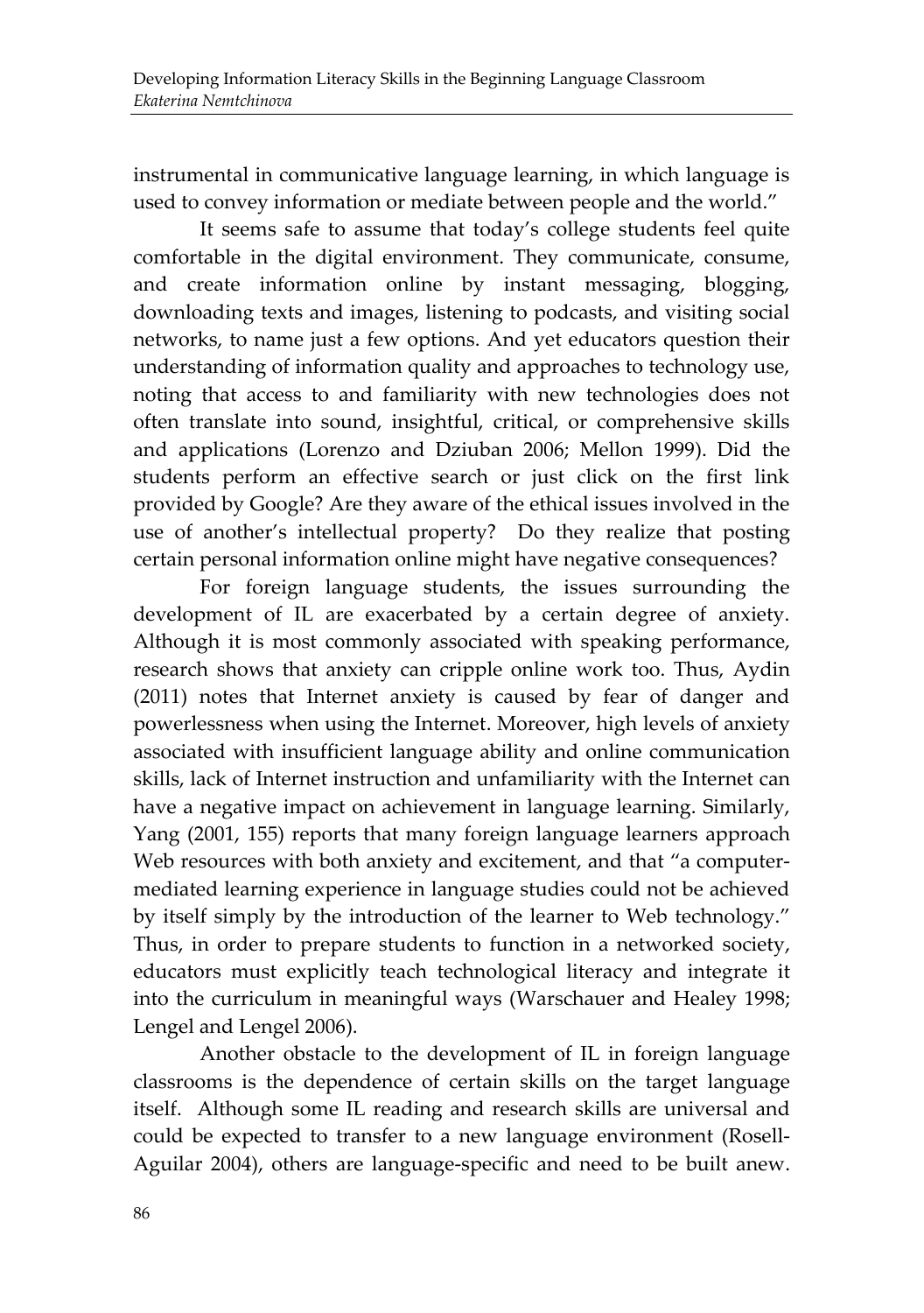Understanding Internet vocabulary (e.g. *link*, *search*, *click*); using a keyboard (in the case of a different writing system); performing a keyword search; navigating search engines and Web pages; identifying, selecting and retrieving specific information; documenting resources; communicating online have a strong linguistic and cultural aspect that needs to be addressed in the course of instruction.

#### **WebQuests**

A WebQuest is an inquiry-oriented activity designed to maximize the students' time on the Internet while increasing exposure to authentic resources and promoting critical thinking skills in the target language. It represents a common and practical way of using Web resources to accumulate information on a topic in order to research an issue, solve a problem, or create a product.

The concept was first introduced in 1995 by B. Dodge, who distinguishes between short- and longer-term WebQuests. While the former can be accomplished in one to three class periods and is aimed at knowledge acquisition and integration, the latter can take between a week and a month and involves expanding and refining knowledge. Both types of WebQuests may result in written or oral products and may be completed individually or in groups. Group assignments often include a role-play element such as assigning different functions to participants (e.g. a secretary, a researcher, an investigator), inviting them to assume a certain personality or work within a scenario.

A typical WebQuest activity consists of an introduction that presents the context and background for the assignment; a task "that is doable and interesting" (Dodge 1995, 10); a process that describes how the task can be fulfilled in a number of clear sequential steps; a means of organizing the information such as questions, a chart, a diagram, a timeline etc; evaluation of the task which may or may not involve presenting the finished product to others; and a conclusion that provides closure to the activity as learners reflect on what has they have learned and how this experience can be extended to different contexts.

An important component of well-designed WebQuest activities is appropriate scaffolding, a process of supporting learning through context, simplified language, modeling, visuals, collaboration, and hands-on learning. Scaffolding is achieved by providing a structured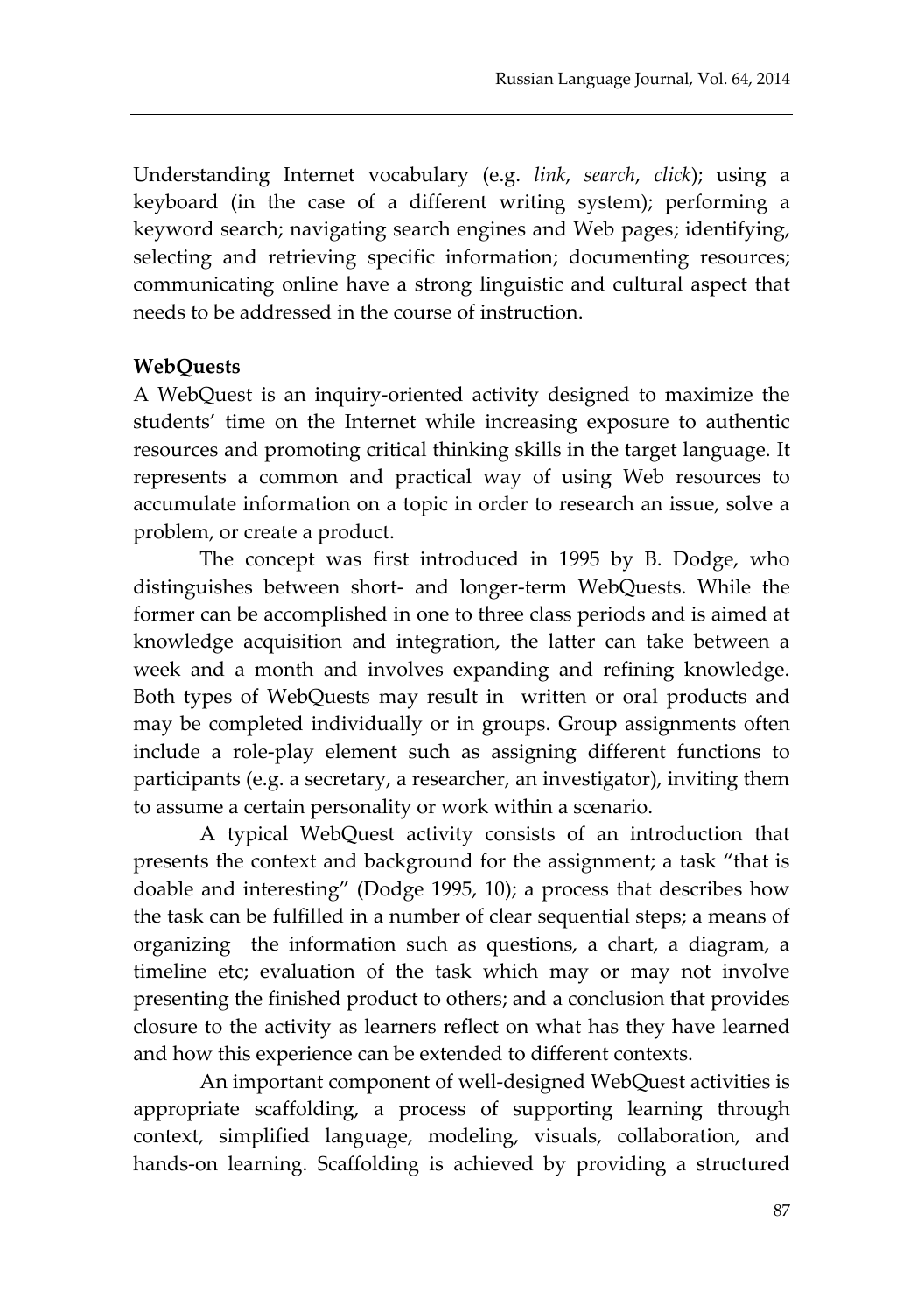task, often accompanied by template, graph, or chart students have to complete, a group arrangement that requires collaborative work on parts or the whole assignment, a context, and a teacher's model showing a possible way of accomplishing the given task. March (2003, 42) notes that scaffolding allows students to try new ways of learning within a structured environment by creating a "temporary framework to support student performance beyond their capacities," thus "positively affecting student achievement" and encouraging them to take control of their learning by approaching and completing the task in their own way. This type of support is particularly beneficial for beginning students who need instructional assistance to enable effective language processing and production. An example of scaffolding is presented in Appendix 1: the task poses specific questions and provides a graphic organizer in the form of a chart; familiar vocabulary, true cognates and online images facilitate comprehension; simple yes-no questions and model verb forms facilitate production.

Theoretically, WebQuests are based on the implications of the constructivist perspective of second language acquisition and its instructional strategy of inquiry-based learning. Constructivism views the learning process as a transformation of raw input into knowledge, and learners as active participants who construct their own meaningful interpretation of knowledge based on their individual social and personal experiences. As they use their individually constructed knowledge, learners become responsible for the progress and outcomes of the learning process. This responsibility is shared by the teacher who, instead of directly imparting the knowledge to learners, acts as an organizer, coordinator and moderator of their academic and cognitive activity (Rosell-Aguilar 2004). In this view WebQuests allow learners to "activate…prior knowledge and create a personal curiosity that inspires investigation and brings about a more robust understanding of the material" (March 2003, 44).

The inquiry-based process of learning is characterized by students' engagement with a driving question, active research that involves collection, analysis, synthesis, and presentation of information, and reflection on the original problem and the process of reaching the solution. It accentuates learner-centered instruction, critical thinking, reasoning, and problem-solving practices. Rather than simply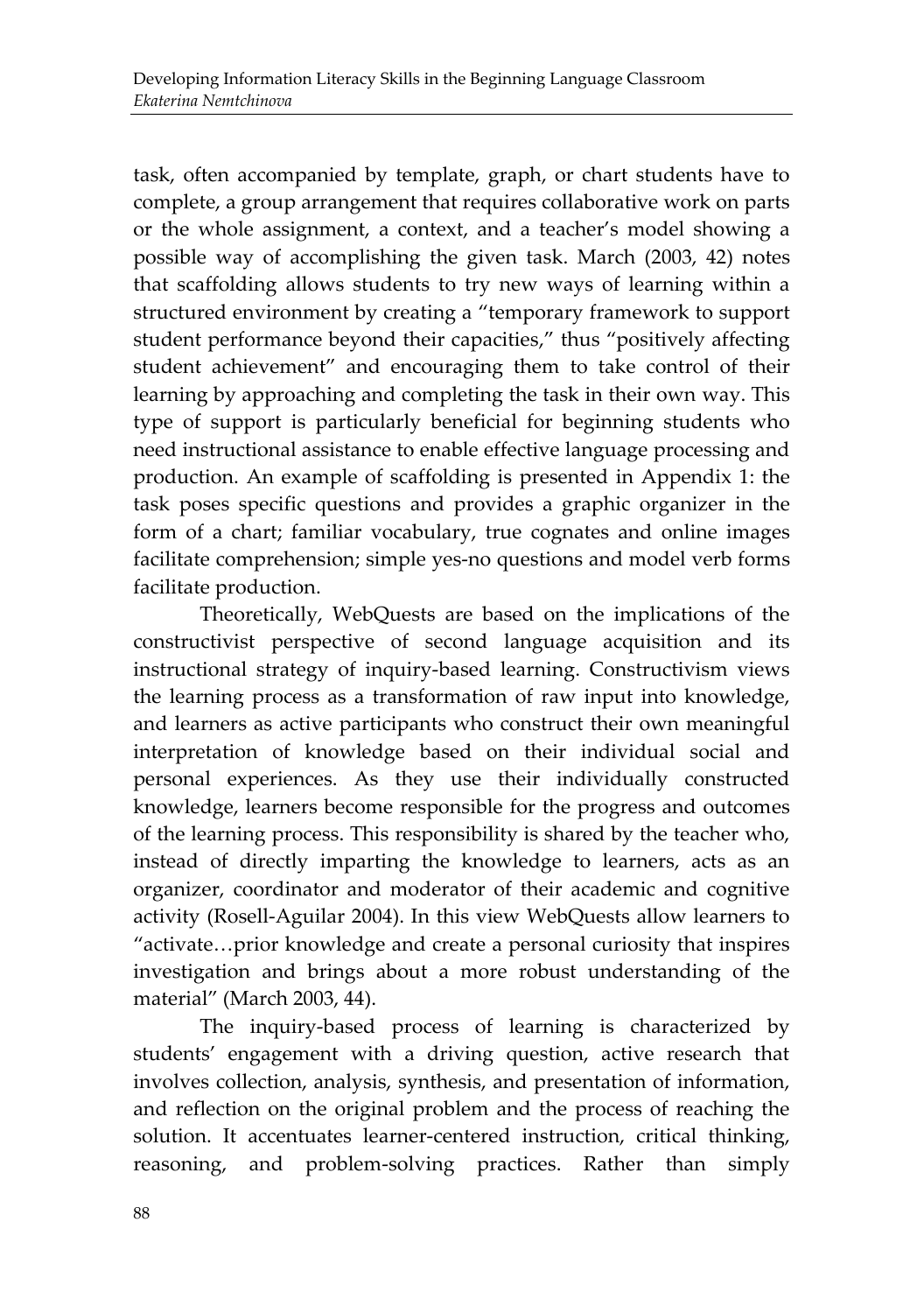memorizing established facts or giving right or wrong answers, students actively search for explanations based on contextualized, meaningful, real-life situations through observation, inquiry, reasoning, and reflection. Depending on the level of scaffolding provided, educators distinguish between structured inquiry (a problem and an outline for its solution are presented by the instructor), a guided inquiry (the instructor provides the question, but no guidelines as to how to approach it), and an open inquiry (students generate and investigate their own questions) (Spronken-Smith and Walker 2010). The implications of constructivism and inquiry-based learning provide WebQuests with the advantages of active learning, increased student motivation, and engagement of cognitive skills (Laborda 2009; Kanuka, Rourke and Laflamme 2007). As they proceed from collecting and interpreting information to taking action on it to work out a problem at hand, students learn to posit more questions, generate answers, and create new knowledge, thus developing into independent and creative thinkers.

The use of WebQuests has been well documented in the literature (Abbit and Ophus 2008). They have been described as useful, challenging, meaningful, entertaining, motivational, and leading to experiential learning (Warschauer 1996). Teachers find them appealing because they allow an easy integration of technology, content, and pedagogy into an existing curriculum while fostering academic language development, Internet inquiry, and student collaboration (Sox and Rubinstein-Avila 2009). Of particular interest to language educators is the ability of WebQuests to provide access to authentic target language materials and culture in a structured and organized way (Osuna and Meskill 1998; Laborda 2009). As students follow a specific set of steps to complete their task, they come in contact with up-to-date images, texts and cultural information that improve their language and cultural awareness.

A critical aspect of a WebQuest is the cognitive requirements it impresses on the learner. While Dodge (1995) asserted that WebQuests involve such cognitive skills as comparing, classifying, inducing, deducing, and analysis, several later studies have subjected these claims to empirical investigation. Popham and Wentworth (2003), for example, analyzed the cognitive requirements of WebQuests on pre-service and in-service teachers using a rubric that measured the amount of inquiry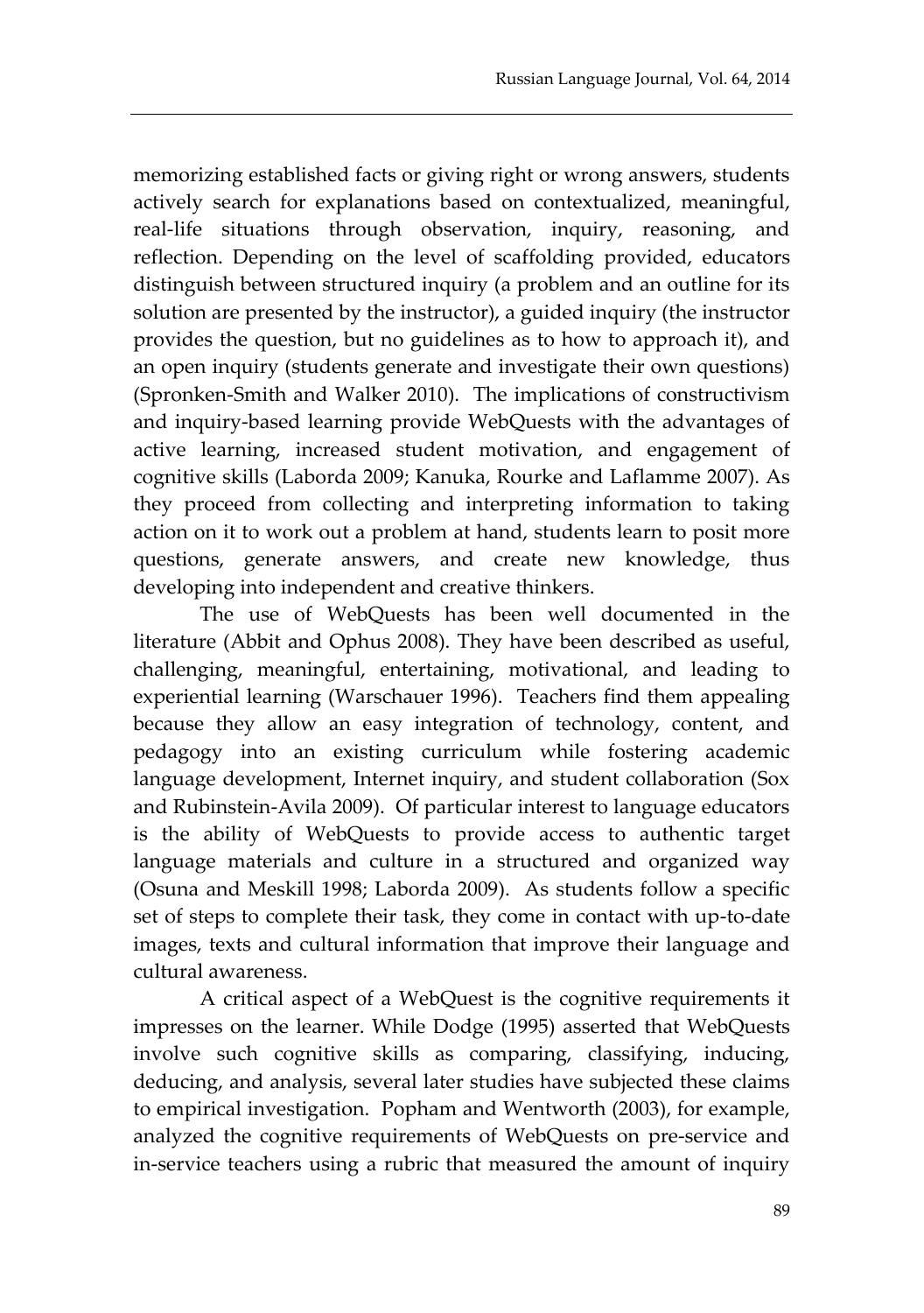learning and critical thinking involved, among other factors. They discovered a close connection between critical thinking proficiency and problem-solving activities: the more activities were focused on solving a problem, the more they demonstrated the characteristics of a critical thinking instructional activity. In another study, Kanuka, Rourke, and Laflamme (2007) observed that WebQuests resulted in the higher "cognitive presence" of their subjects. They compared the quality of online discussion posts by students involved in five communicative activities using four levels of cognitive presence (triggering event; exploration; integration; resolution). Their conclusion was that a highly structured activity with clearly defined roles such as WebQuests elicited more frequent posts resulting in higher scores on cognitive presence, particularly in the exploration category.

At the same time, some researchers question the assumption that WebQuests develop higher-order thinking skills. For example, Molebash et al. (2002) recommend caution in praising the potential of WebQuests to promote critical thinking. Their analysis of 75 WebQuests submitted to the WebQuest.org database indicates that 20% of the submissions were rated as having 0% of inquiry, (level 0) 4% as Confirmation/Verification , (level 1) 60% as Structured Inquiry, (level 2) 16% as Guided Inquiry, and (level 3) 0% as Open Inquiry. The results indicate that, although WebQuests claim to be inquiry-oriented activities, they mainly support low levels of inquiry. Two more studies have compared WebQuests with traditional classroom activities to conclude that, while both students and instructors enjoyed WebQuests, conventional instruction led to significantly greater student learning. Gaskill, McNulty and Brooks (2006) examined pre- and posttests of geology knowledge to discover no significant difference in student achievement between a control group that used conventional instruction and an experimental group that used WebQuests. Similarly, Strickland and Nazzal (2005) reported no evident advantage of WebQuests over traditional methods after analyzing the end-of-unit exam scores of 86 middle school students who completed a WebQuest or a poster on the Texas Revolution.

Mixed findings from different studies notwithstanding, WebQuests continue to draw educators' attention because of their potential for effective technology integration, positive impact on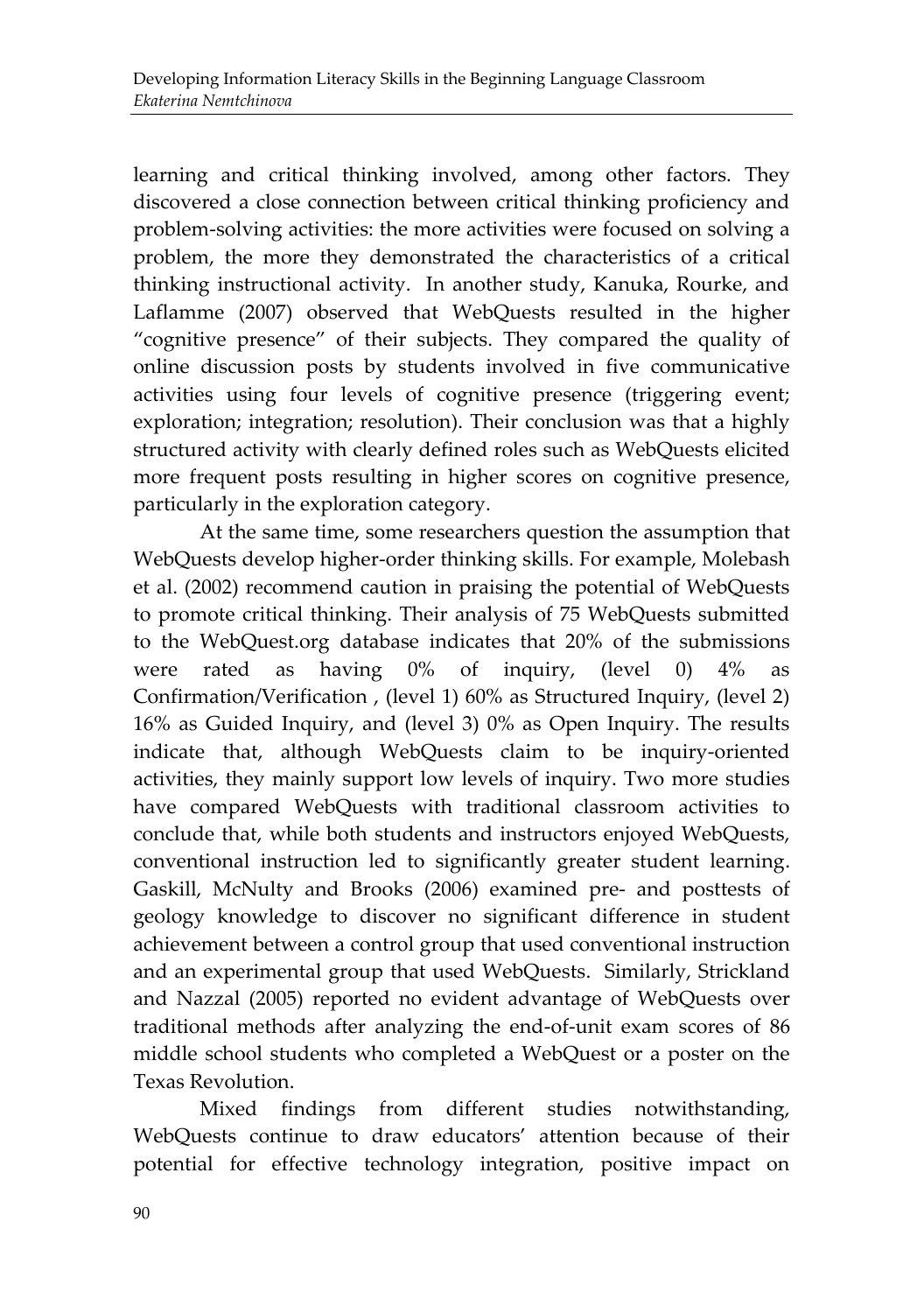motivation, and inquiry level. It was these benefits of WebQuests that prompted me to include it in the first-year curriculum and motivated this study.

Several reasons prompted me to make WebQuests a regular part of the syllabus, including my desire for interesting and relevant teaching resources and the students' need for additional practice with the Cyrillic alphabet. WebQuest assignments provided much-needed exposure to authentic materials beyond the textbook as well as reading and writing (and often speaking) practice in a real-life context and a new format.

An additional impetus for including WebQuests in the syllabus was the opportunity to provide Web-enhanced language learning. Most foreign language textbooks are supplemented by online reading, listening, pronunciation, and vocabulary exercises that provide controlled practice in the mechanics of the language directly tied to a particular unit of the textbook. Although the widely adopted elementary-level Russian course books *Golosa* and *Nachalo* provide Internet links and WebQuest-like assignments, most of the web addresses are outdated. *Troika* invites students to find an apartment on http://realty.rambler.ru/ but does not give any specific guidelines. The structure of WebQuests, along with clearly stated tasks, support novice students in searching the Web in an organized fashion and in achieving a feasible result.

Finally, given the degree to which the Internet is present in today's students' lives, it seemed natural to extend its usage to a new language. While it is common for Web-based activities to target Intermediate- levels of language proficiency and above (Laborda 2009; Osuna and Meskill 1998; Yang 2001), beginners can research information on the Web provided the task is carefully structured to be within their linguistic grasp. Just as it is customary to introduce and practice all four language skills simultaneously, IL can be integrated into regular class work from the very beginning. Not only do Web-based activities add variety and novelty to the syllabus, but they enhance reading and writing proficiency as well as promote independent learning and problem-solving in a new language. The ability to find target language information on the Web takes students outside of the traditional classroom and into a real-life world.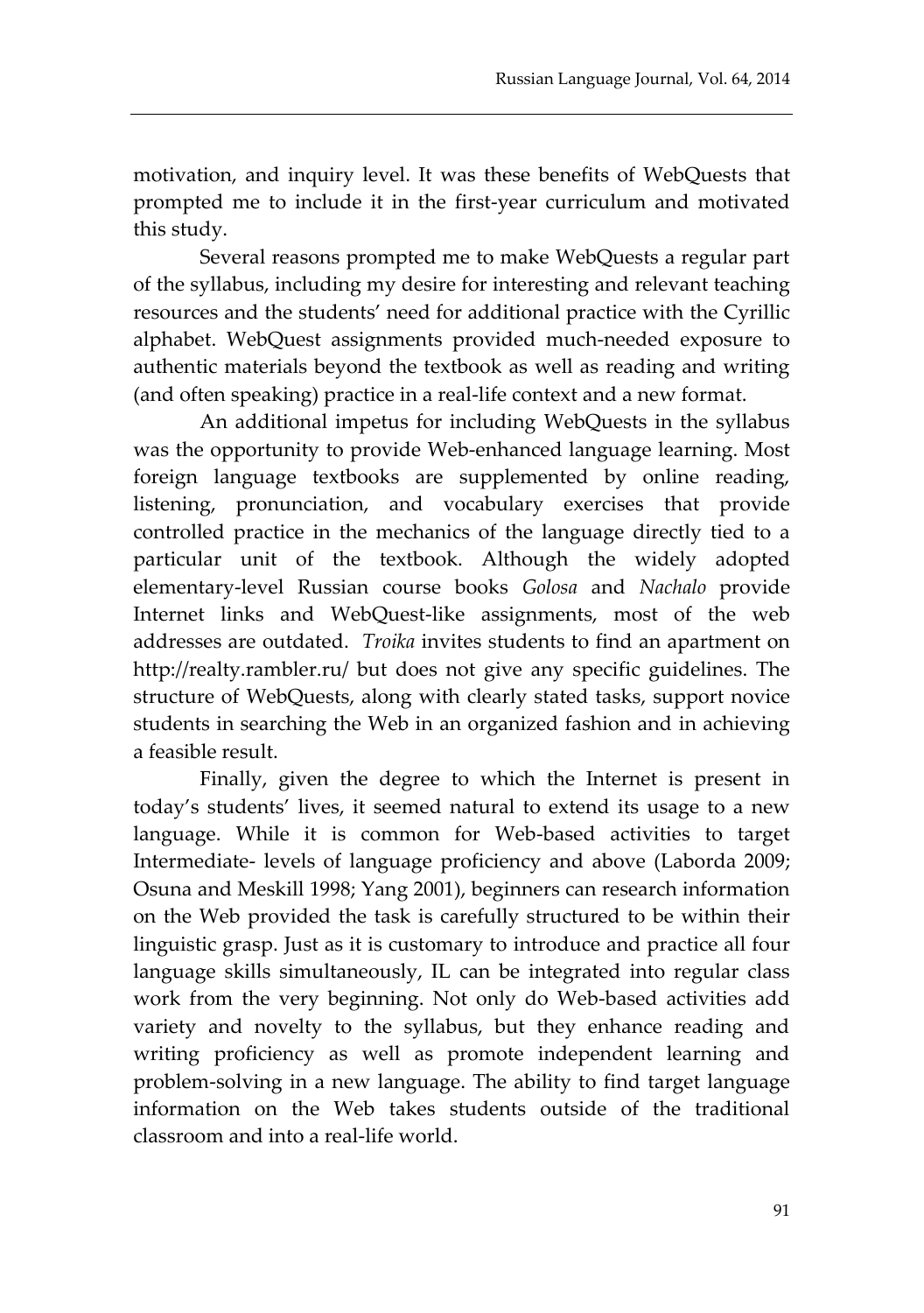# **Method**

Beginning Russian at Seattle Pacific University is offered every other year. It is a five-credit, three-course sequence aimed at developing oral and written communication skills as well as introducing students to various aspects of Russian culture. WebQuests were first introduced in 2009 as a general course requirement and are now worth 10% of the final grade. They are assigned on a bi-weekly basis. Each WebQuest is based on the topic of the textbook chapter and involves finding information on the Internet to answer specific questions (see Appendix 1). Students are given a week to complete each WebQuest on their own. The two criteria for evaluating WebQuests are adequacy and completeness of the task and accuracy and fluency of the written response; fluency at Novice level is measured in terms of spontaneous, non-rehearsed sentences using memorized language related to familiar areas (American Council for the Teaching of Foreign Languages 2012). Depending on the nature of the assignment, the results of a WebQuest may be presented in class.

The data for the study were collected over the period of 2009- 2013 by means of a self-report online questionnaire administered at the end of the year. Participants of the study were undergraduate students in the first-year Russian class. Sixty-eight questionnaires were completed; the average response rate was 94 %. After consulting several sources (Osuna and Meskill 1998; Yang 2001) the following dimensions were identified as critical for the development of the survey: *Demographics* (two questions dealing with participants' familiarity and comfort with Internet technology), *Information literacy in Russian* (five questions on various aspects of information literacy in a foreign language), *Assignment* (six questions surveying participants' attitudes to WebQuests), *Logistics* (four questions on the *how* of WebQuest assignments) and *Concluding remarks* (two questions on the importance of information literacy in a foreign language). A combination of multiple choice, rank order scaling, and open-ended questions was used. The qualitative data, including comments and responses to open-ended questions were used to corroborate the questionnaire-based quantitative data.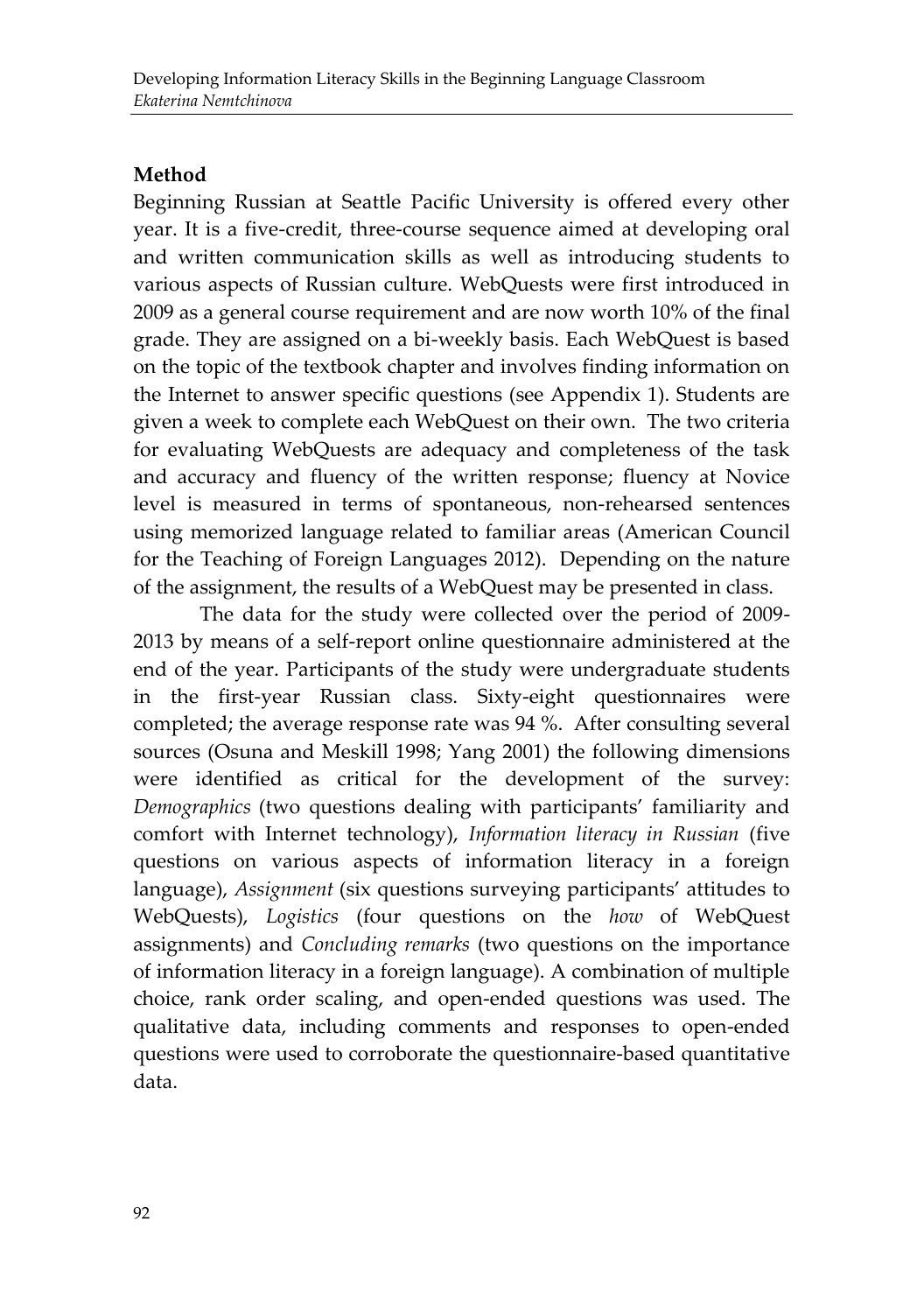#### **Results and Discussion**

#### *Demographics*

When asked to rate their Internet skills, 58.8% of the participants described themselves as intermediate and 41.2% as advanced users. The most commonly visited websites were those for e-mail (94%), course management systems (e.g. Blackboard) (88%), and social networks (82%). Somewhat less popular applications were YouTube (41%), WIKI (17%), blogs, discussion forums, and news portals (5% each). According to these responses, the students in the survey were frequent and experienced Internet users who regularly visited its various destinations for a variety of academic and social purposes. At the same time, they were novice users of the Russian Internet who experienced anxiety when approaching the familiar tool in a new language, as is seen from the following sample comments: "Once I got over the intimidation factor, the assignments became kind of fun" and "I was afraid I won't (*sic)*  understand enough to learn something from it."

#### *Information literacy in a foreign language*

Figure 1 summarizes the students' attitudes toward information literacy in the target language. The overwhelming majority believed that it is either very important (43%) or important (50%) for a foreign language student to be able to use electronic resources in the target language while 6% believes it to be somewhat important. Students explained that because they "would like to be able to read the Russian Internet" and "want to get hold of the information about Russia in Russian," they viewed IL as an "important addition to the class."

As indicated in Figure 2, students indicated that WebQuest assignments generally improved their IL skills (25% very much, 43.8% much, 31.3% somewhat) and made them more willing to explore and use Russian online resources in the future (18.8% very likely, 50% likely, 31.3% somewhat likely). A high percentage of positive ratings in this category suggests that WebQuests appeal to beginning-level students and can have a positive impact on the development of IL leading to an increased use of Internet resources in the target language.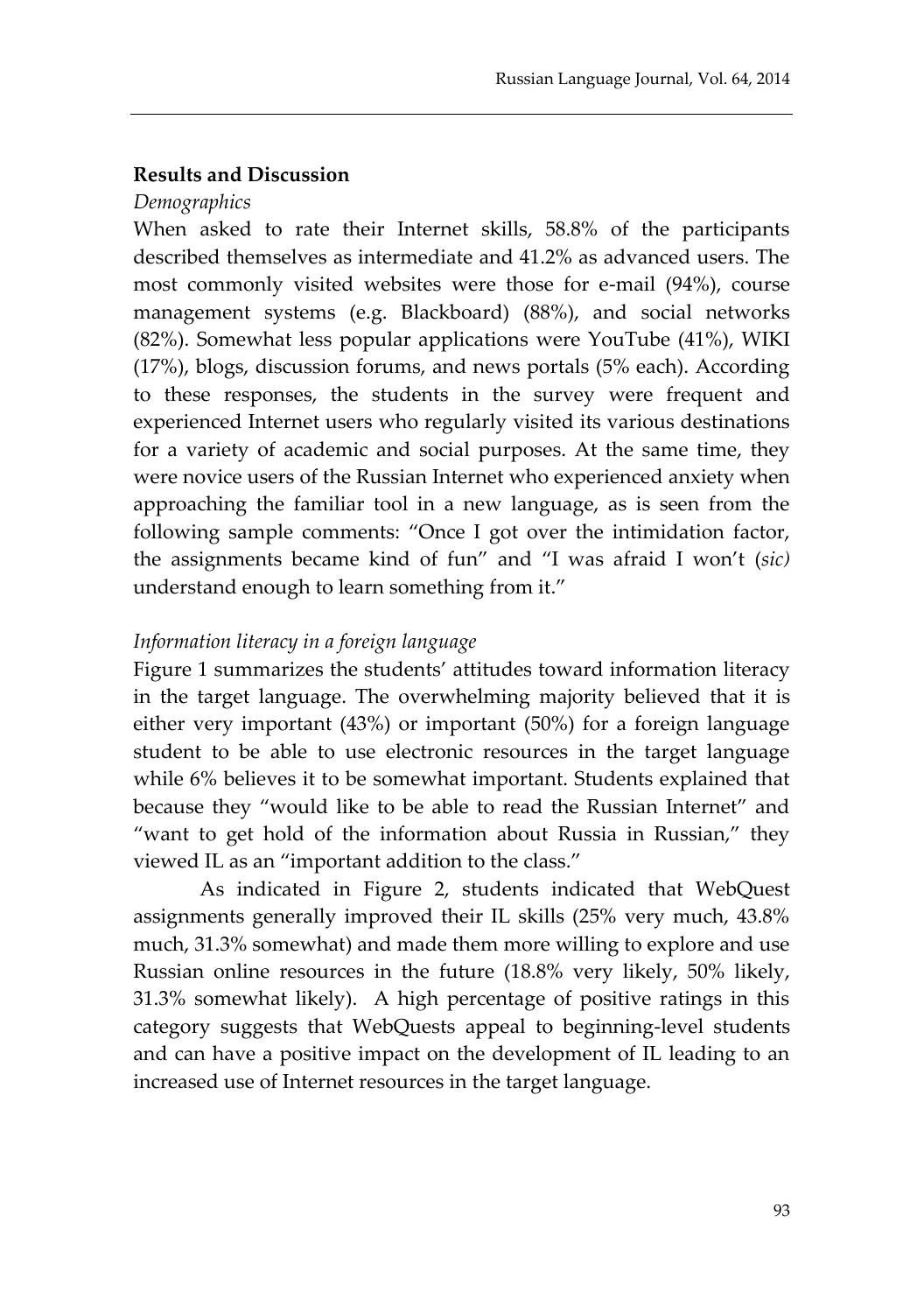

# **Figure 1 Importance of information literacy skills in a foreign language**

deciding on the extent of foreign language information needed

- understanding the nature, type and structure of information in the foreign language
- finding information in a foreign language using a variety of tools
- analyzing and evaluating the information in a foreign language in regards to ones' needs
- using the foreign language information effectively to achieve a specific goal
- presenting the foreign language information using an appropriate format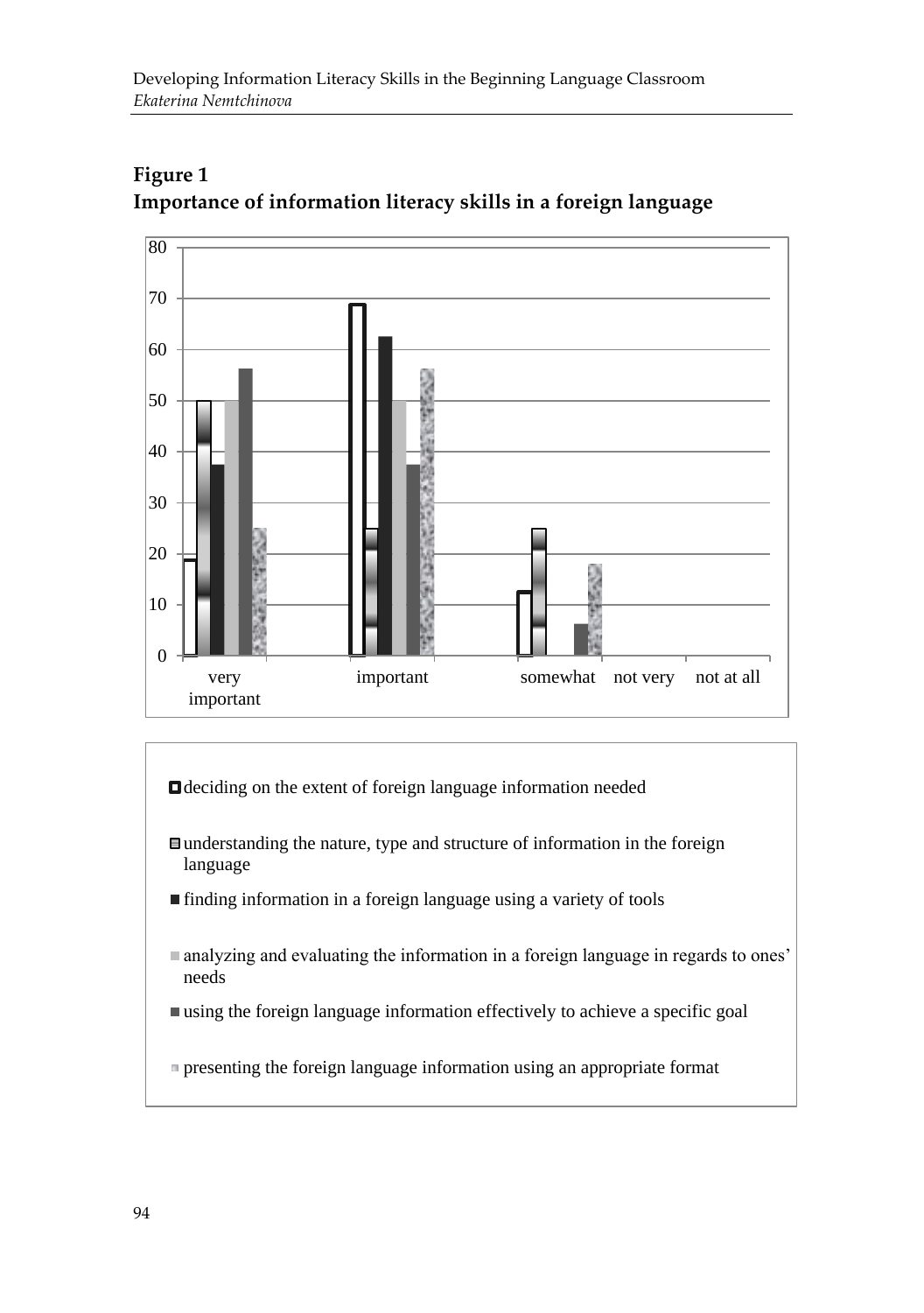## **Figure 2**

**Students' attitudes toward WebQuests as a means of improving the language, culture, and IL skills**



When asked what specific skills would make Russian online resources more accessible, students responded that they would like to become "more proficient in typing with a Russian keyboard" to "use the keyboard faster," "learn some of the common Internet vocabulary," "technical vocabulary," and "key navigational words like 'search', 'forward', 'back.'" Many participants believed that "most of the skills will come naturally as we progress learning the language" because "the most beneficial way for me to use online resources to a greater extent would be to continue to improve my language skills." Some students pointed out that "just reading it [information in Russian] and being able to navigate what it is saying on websites," knowing "how Russian websites are laid out," and "how to use general Russian search engines" would help them use the Russian Web more effectively. These comments imply that both increased exposure to the Web through teaching activities and specific exercises targeting such IL skills as using search engines to find information online as well as exercises to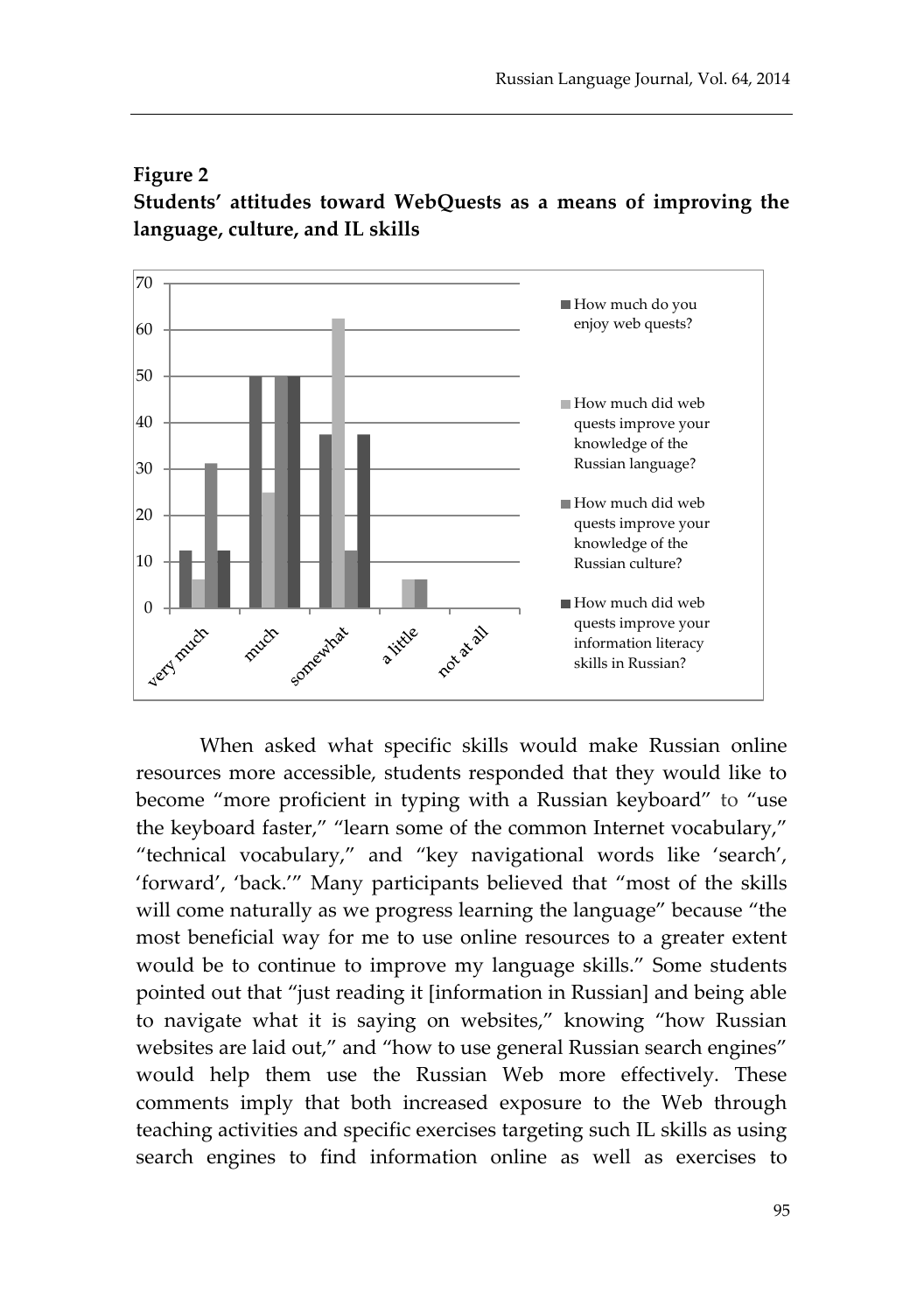promote comprehension and analysis of this information could be included along with more traditional language learning activities in the beginning classroom.

## *Assignment*

This part of the questionnaire reflects students' attitudes toward WebQuests as a means of improving their language, culture, and IL skills.

According to the survey, a majority of students find WebQuests enjoyable (12.5% very much, 50% much, 37.5% somewhat). While student evaluations of the linguistic value of WebQuests were somewhat tepid (63% very much, 25% much, 62.5% somewhat, 6.3% a little), many comments suggest an improvement in vocabulary development as a result of WebQuests: "I know that my word recognition seemed to improve as I progressed through the exercise;" "Initially looking at a sea of Cyrillic was overwhelming, but this exercise helped me to focus on specific words and then the process allows me to find out that I knew more than I realized;" "I am recognizing more and more Russian words. It makes me happy."

Along with general enjoyment of WebQuests students are particularly appreciative of the cultural and IL aspects of the assignments, as seen from predominantly positive rankings of these categories (31.3% and 12.5% very much, 50% much, 12.5% and 37.5% somewhat, respectively). As one participant related, "I like these because it puts you out into the culture more than the classroom." Another echoed, "Although it was often a pain to do the WebQuests it was very beneficial to be using Russian websites and getting more familiar with all things Russian." It appears that WebQuests can successfully support linguistic and cultural instruction by exposing students to a range of short contextualized authentic texts on familiar topics and up-to-date cultural information, at the same time providing exposure to and experience in using target language web sites.

What makes WebQuest assignments particularly enjoyable? Ranking their preferences, 81.3% of participants mentioned the practicality and realism of tasks, 75% chose the interest level of topic and content, 50% enjoyed instructions that were easy to understand and the challenge of coping with new vocabulary and grammar. Of the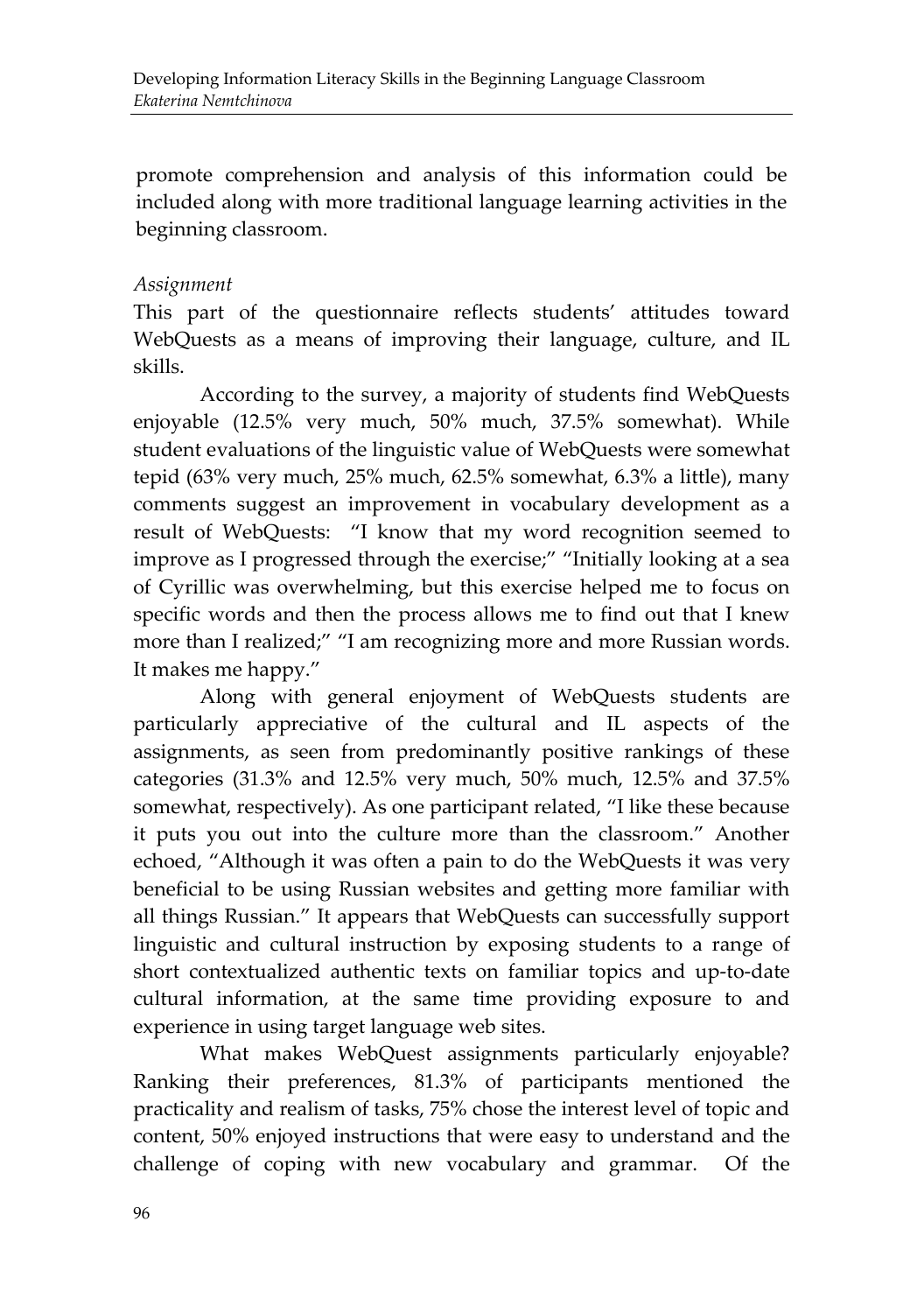respondents, 43.8% liked open-ended questions, while 25% selected easy to navigate websites, visual organizers (charts, graphs, pictures), and specific questions. Written responses to this question revealed that students enjoyed having "a lot of choices" of things to look for, "viewing the photos," and "just reading Russian." Thus WebQuests can benefit the beginning curriculum, provided the instructor designs motivating and realistic tasks based on an interesting topic. WebQuest assignments should also include a variety of questions and strike a balance between new and familiar language.

Nevertheless, not all responses to the WebQuests were positive. Students cited the following reasons for not liking the assignments: (1) "websites were difficult to navigate"  $(71.4\%)$ ,  $(2)$  "challenges of coping with new vocabulary and grammar" (42.9%), (3) "Lack of visual organizers" and "Specific questions" (14.3%), and the difficulty of understanding instructions (7.1%). Several comments suggested an increased cognitive load associated with the assignments: "Sometimes I looked really hard for everything on the list and didn't find much of it. And my brain hurt!" and "This is as far as I could get without my head exploding." At the same time some students noted the benefit of mental exertion: "In my opinion it was difficult but very beneficial- I found everything I wanted. I like these assignments because they make me think."

Occasional technical difficulties were another common reason for dissatisfaction with WebQuests. Students noted that on several occasions "the website was really slow… sometimes it would take up to 5 minutes to process after I clicked on something" which made certain assignments "really hard, maybe because the website was giving me trouble." Interestingly, such reasons as "Tasks were impractical and unrealistic," "Topic/content was unexciting," and "Open-ended questions" were not selected by any of the 68 participants.

#### *Logistics*

The survey shows that 62.5% of the participants spent 30-60 minutes on a WebQuest, while 25% took 15-30 minutes, and 12.5% more than an hour to complete an assignment. Of the respondents, 87.5% used an online dictionary and typed assignments rather than writing by hand. The ability to use a target language keyboard is critical for Internet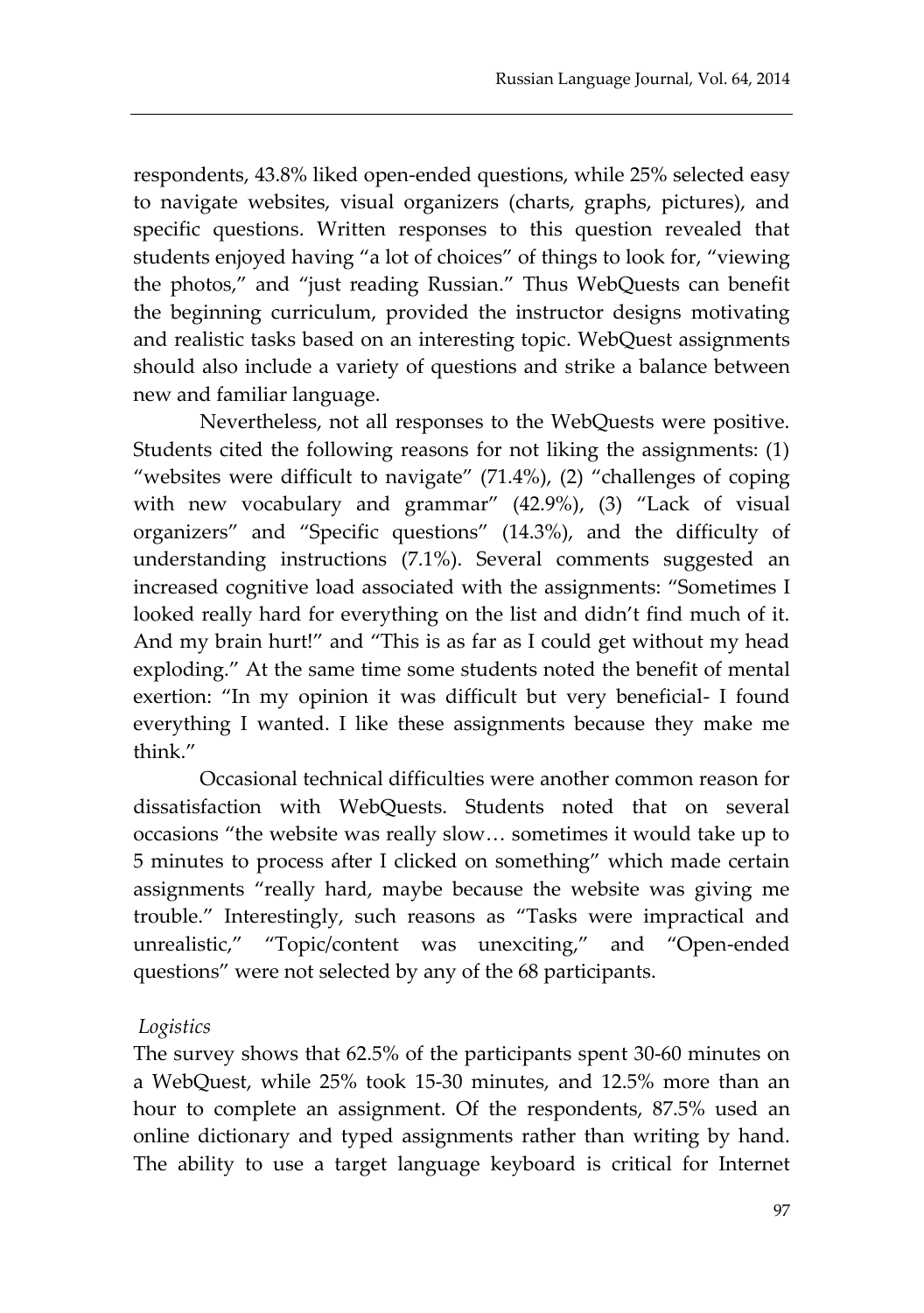research and writing online. This last finding supports the intended benefit of WebQuests as an important IL tool: as students search for and process the information in the target language, they develop new technology skills and apply them to accomplish tasks.

## *Concluding remarks*

In terms of the importance of IL in foreign language instruction, 43.8% of participants strongly agreed and 56.3% agreed that IL should be a necessary component in the curriculum. An overwhelming majority (93.8%) of respondents believed that WebQuests made them feel more comfortable using electronic resources in Russian, while only 6.3% (4 people) remained undecided. This is a convincing argument for the use of WebQuests in the beginning language classroom.

# **Implications for teaching**

The results of the study show that developing IL skills in a beginning language class is possible and, in fact, desirable, and WebQuest assignments can be an effective means of doing so, provided the following considerations are taken into account.

## *Objectives*

A very important aspect of WebQuest design is selecting linguistic and IL objectives. Instructors must consider such questions as (1) What will students accomplish as a result of this activity? (2) What language and IL skills will be developed? WebQuests are well suited for such linguistic objectives as vocabulary and grammar development, reading comprehension, speaking, writing, pragmatic competence, and culture appreciation, often combining several objectives in a single activity. In order to add purpose and clarity to WebQuest assignments, instructors should identify a set of objectives and design tasks to reach the outcomes.

In addition to language development, the survey respondents mentioned keyboarding, familiarity with Russian search engines, and basic Internet search vocabulary as the skills they needed most in dealing with the target language media. To develop keyboarding fluency, students should be encouraged to type, rather than handwrite, their responses. Many learners find a transliterated (phonetic) keyboard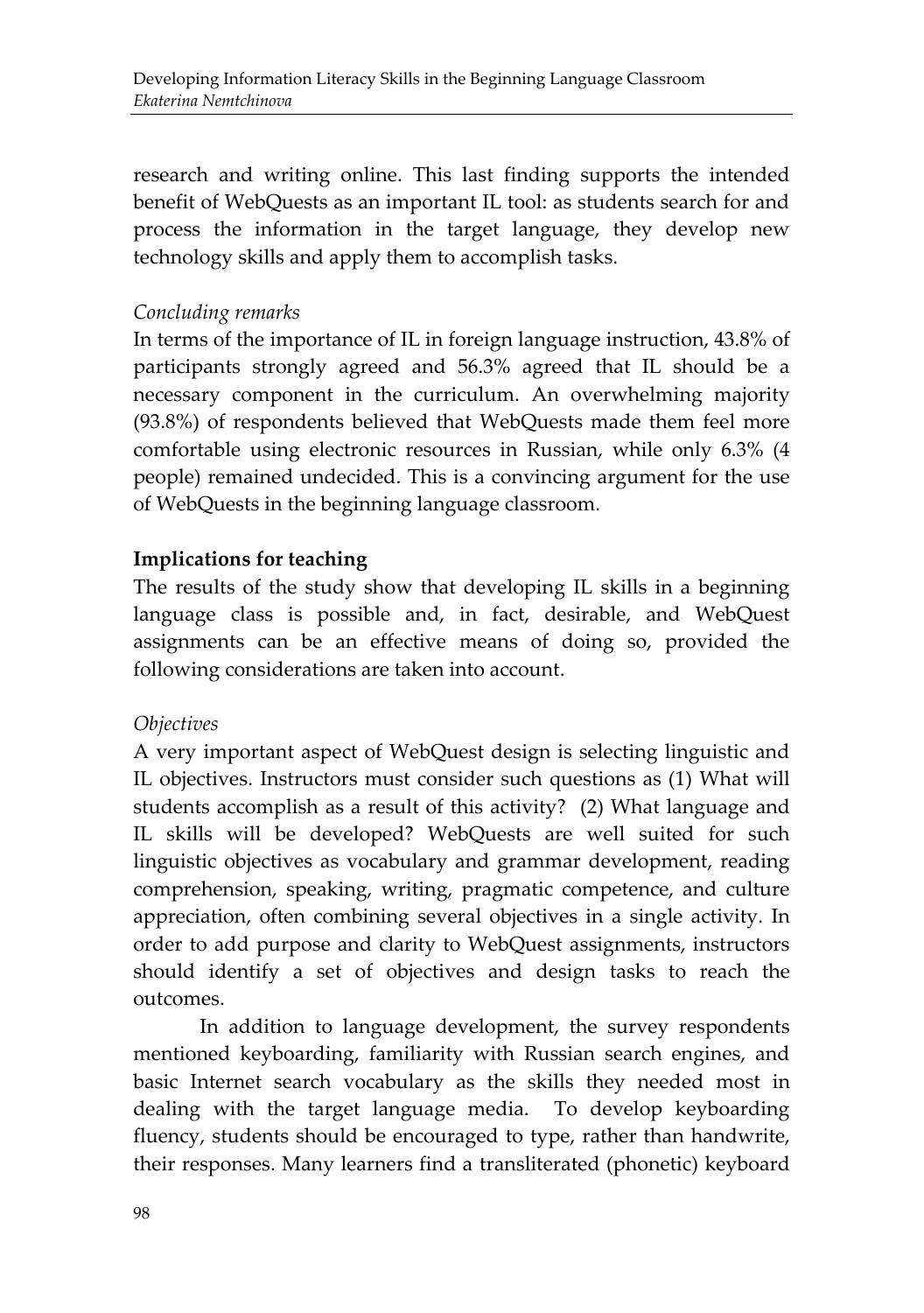an easier option than a traditional Russian layout, so they need to be provided with instructions on how to install one on their computer. Alternatively, an online phonemic keyboard available at www.translit.ru can be used. Mobile devices present yet another option for typing in Cyrillic by allowing an effortless switch between keyboards.

## *Assignment*

According to the survey, the success of any given WebQuest depends to a large extent on the assignment: students are motivated by the practicality and realism of the task, as well as by their interest in the topic. It takes some time and creativity to design an effective WebQuest, but the clearly defined topics of elementary-level textbooks and the abundance of Internet resources make it a less daunting task. Several portals on the Web (www.BestWebQuests.com, www.questgarden.com, webquest.org) provide step-by-step assistance in creating WebQuest and offer research articles, guides, rubrics, and WebQuest databases. Because many of these ready-made activities were not created for elementarylevel language learners, they require such modification as inclusion of visual organizers and links to online dictionaries, preteaching of vocabulary, and adaptation of instructions.

However, some instructors may prefer to design their own activities rather than adapt existing ones. A key word search on a particular topic will usually yield several content-rich websites. Once the appropriate website is identified, its text will help define the actual task. Farreny (n.d.) offers a useful typology of WebQuest tasks, most of which are suitable for an elementary-level classroom; the suggested sample assignments follow the topics of first-year textbooks (Table 1). The typology is not rigid, as different categories can overlap and combine in the same assignment to suit a particular classroom need. To facilitate linguistic production, direct factual comprehension questions should be supplemented by open-ended evaluative, interpretive, and inferential questions. For example, a WebQuest on Russian cities may ask, "Which city would you like to visit and why?" To add an interactive and authentic component, a dialogue or a role-play activity could follow. For example, a sample WebQuest (Appendix 1) invites students to assume the roles of a buyer and a seller discussing one of the items on the list.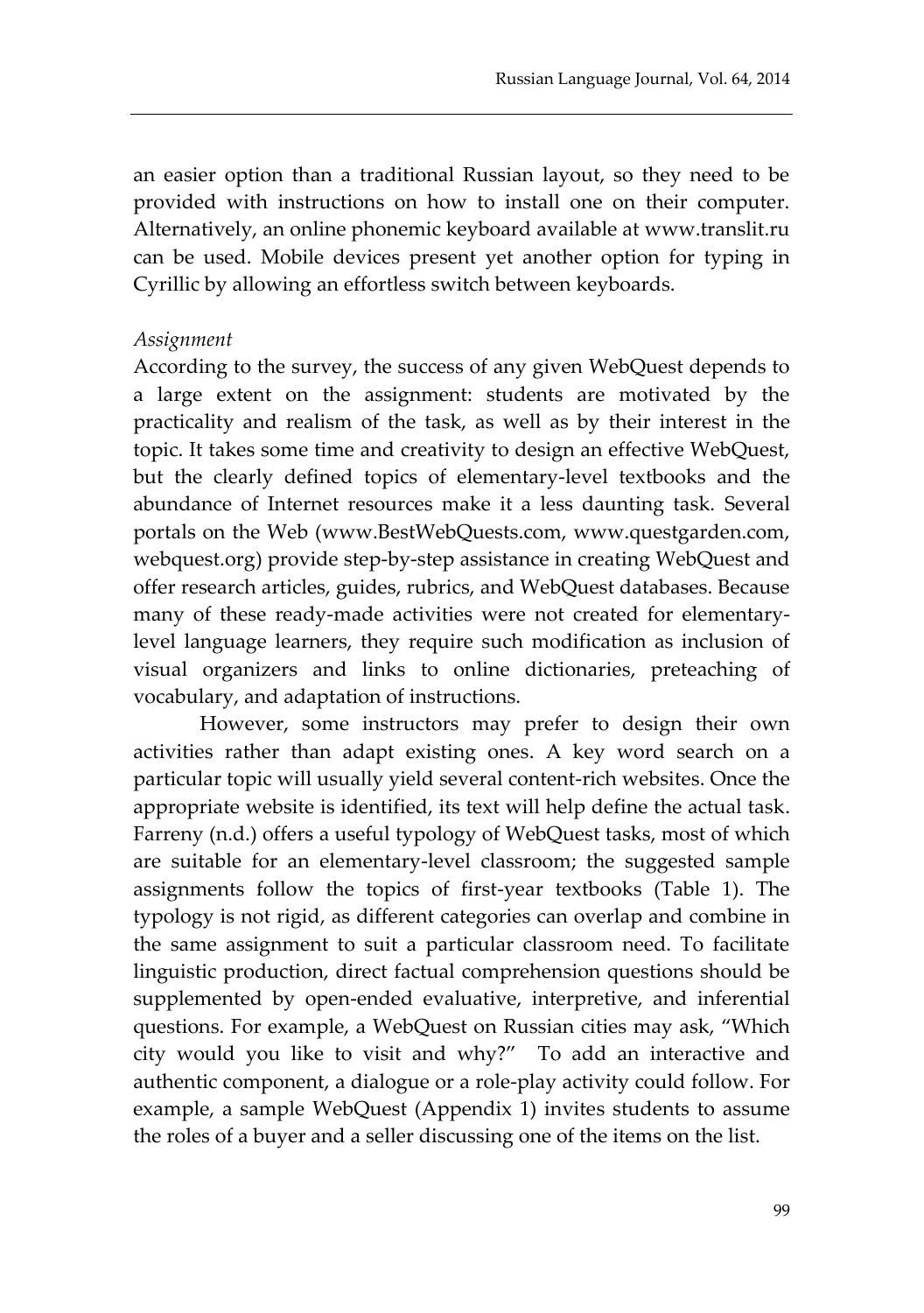# **Table 1 Typology of WebQuest tasks**

| <b>Type of task</b> | Description                                                                                                           | Example                                                                                                            |
|---------------------|-----------------------------------------------------------------------------------------------------------------------|--------------------------------------------------------------------------------------------------------------------|
| compilation         | the most elementary<br>type of quest that<br>requires students to<br>search for information<br>and make a compilation | Students search for the TV<br>programs they would like<br>to watch to create an ideal<br>channel.                  |
| judgment            | a decision is made on<br>the basis of online<br>information                                                           | Students choose a<br>language school where<br>they would like to study<br>and justify their choice.                |
| retelling           | online information is<br>presented in students'<br>own words                                                          | Students describe a<br>department at the<br><b>Moscow State University</b><br>that they would like to<br>apply to. |
| journalistic        | online information is<br>collected, organized and<br>presented according to a<br>journalistic genre                   | After studying a travel<br>website students create a<br>travel commercial.                                         |
| design              | online information is<br>used to create a specific<br>product with a pre-<br>established goal                         | After browsing a<br>collection of recipes<br>students create a menu for<br>an ethnic restaurant.                   |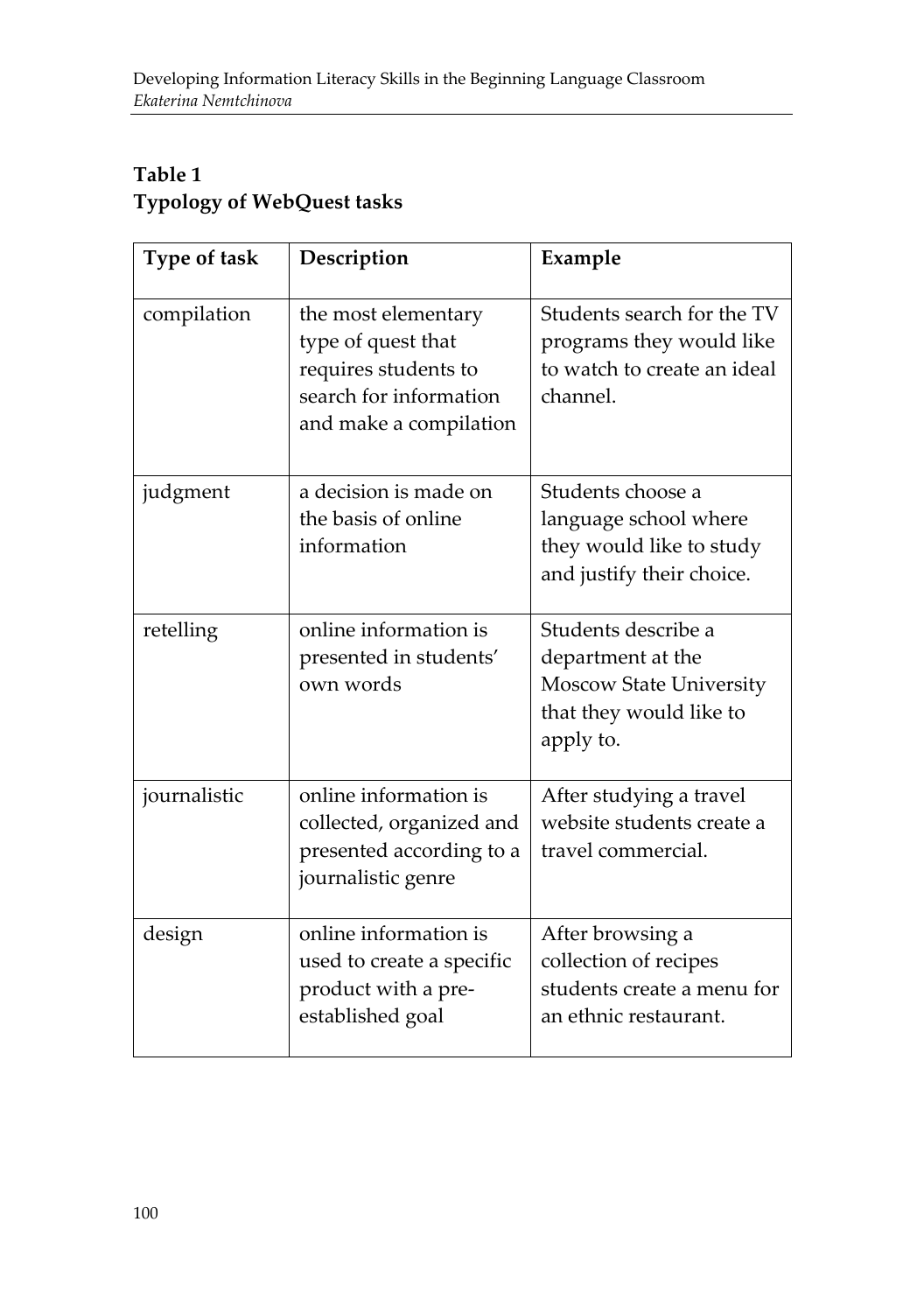| creative   | a more open-ended<br>assignment with a more<br>creative output than<br>design tasks                                                     | Students create online<br>postcards; a poster of a<br>city they would like to<br>visit.       |
|------------|-----------------------------------------------------------------------------------------------------------------------------------------|-----------------------------------------------------------------------------------------------|
| analytical | online information is<br>examined for different<br>types of relationships,<br>e.g. cause and effect,<br>similarities and<br>differences | Students compare two<br>apartments for rent or an<br>online daily schedule with<br>their own. |

In addition to short-term teacher-designed WebQuests, students may also create their own. Teachers may assign such student-created WebQuests as long-term individual or group projects; the resulting WebQuests could then be completed by other members of the class or filed away for use in other classes.

The success of a WebQuest activity depends to a large extent on the task itself. The need for clear directions and meaningful, understandable, and manageable tasks for students on a wide continuum of developing language proficiency has been stressed by the literature. According to the ACTFL Guidelines (American Council for the Teaching of Foreign Languages 2012), examples of elementary-level tasks include understanding information about familiar topics, searching for names, numbers and recognizable content words, creating lists and short messages, and answering simple questions. Visuals, a variety of highly contextualized texts, and a focus on key vocabulary also benefit low-level learners by making input more comprehensible and familiarizing learners with the target culture (Echevarria, Vogt, and Short 2000). Echoing the research, survey participants indicated that they enjoyed easy-to-understand tasks, working with images, and having plenty of choices in terms of texts, websites, and questions. Highlighting pertinent vocabulary, providing a graphic organizer to elicit specific information without excessive writing, formulating the task in unambiguous, concise and realistic language, and providing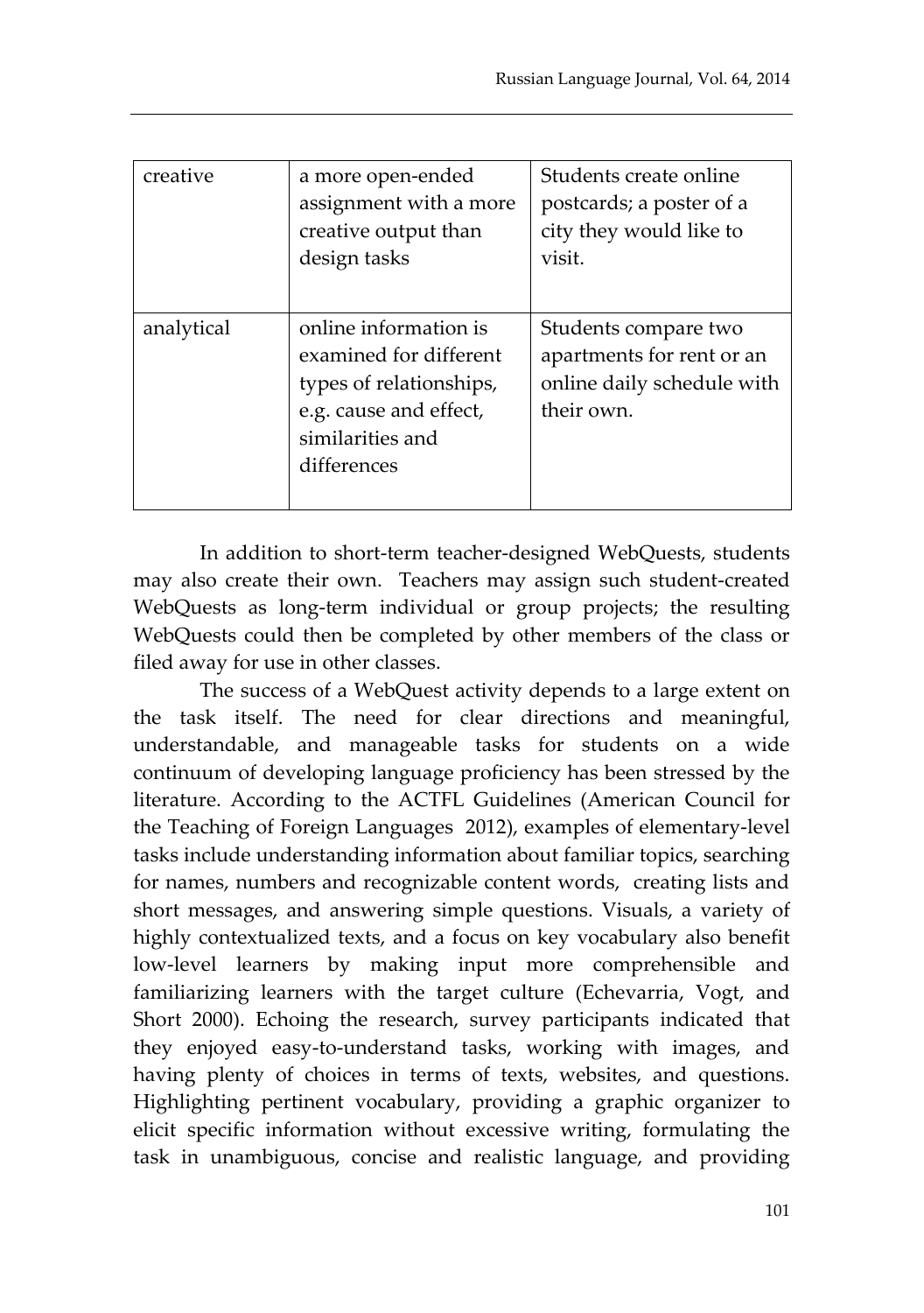step-by-step instructions ease the cognitive load, putting the WebQuest assignment within students' reach.

There are numerous rubrics for evaluating the quality and design of WebQuests, e.g. Dodge (2001) and March (2003) that both instructors and students can refer to as they develop their own activities.

## *Evaluation*

WebQuest evaluation criteria will be guided by objectives and include both language and IL aspects. For example, the linguistic assessment of a WebQuest could include vocabulary (the use of vocabulary and spelling), grammar (correctness of structures), content (understanding the topic and context while addressing the task), task completion (whether the information is present or missing; originality and creativity), organization (of ideas in a written task) or presentation (fluency of the spoken output). Some possible IL evaluation rubrics for elementary-level students may include effective navigation of the Web to find information, successful identification of required information, appropriate use of online information to complete the task, ability to quote online sources appropriately etc. The same criteria could be used for peer assessment of WebQuests, which can be utilized to add variety and increase student involvement in the learning process.

## **Potential pitfalls**

The most common complaint about WebQuest assignments, according to the survey, concerned the difficulty of navigating Russian websites. At the same time, survey participants noted that navigation became easier with time, underscoring the importance of practice and exposure. The more students browse the Web, the more familiar they become with the format, layout, and features and the more comfortable they become with reading and vocabulary. Another common source of dissatisfaction was the slowness of websites. Students need to be reminded that the nature of the Internet is such that they might experience technical difficulties. This could also be an opportunity to remind students of the numerous benefits of WebQuests which far outweigh the inconvenience. Allowing plenty of time for completion of the assignment and telling students to access websites at different times of day to avoid heavy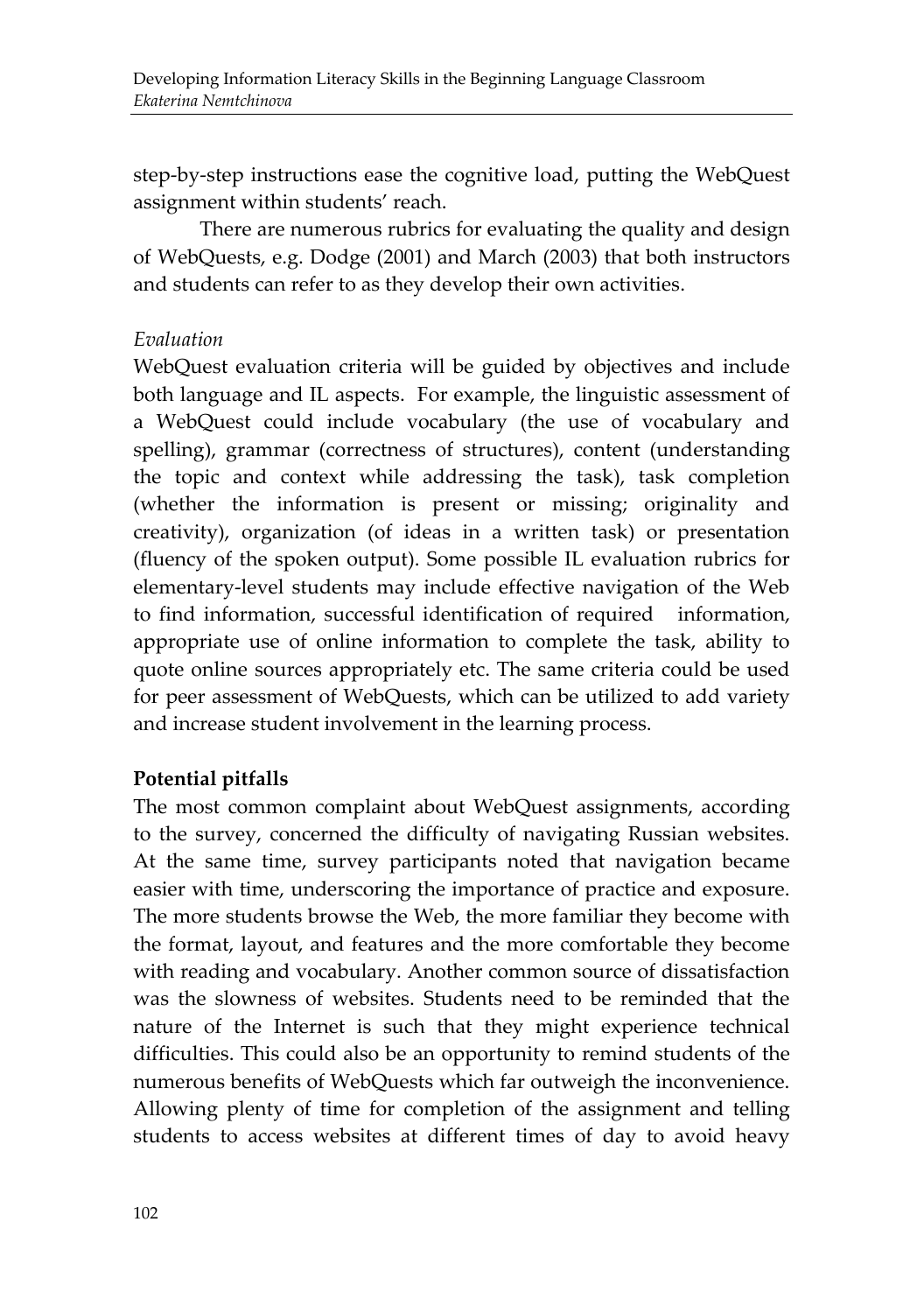traffic hours are yet other ways of making the Internet experience less stressful.

To help students negotiate the online environment and overcome initial anxiety, an introductory Internet Search lesson could be added to the curriculum. It could include a demonstration of the main Russian search engines, several sample websites and their basic features, and an online dictionary. The instructor could also introduce vocabulary items (e.g. poisk [search], vxod [entrance], najti [find], perejti [to go to], registracija [registration]) and review useful reading skills such as skimming (reading to understand the main idea), scanning (reading to find specific information), chunking (breaking down a text into smaller comprehensible pieces), guessing from context, recognizing true and false cognates, and distinguishing facts from opinions. Even though students may be used to employing these skills in their daily academic life, they often need to be reminded to apply them to target language texts. During the introductory lesson, the instructor could demonstrate how to complete a sample WebQuest to familiarize students with the process, model the use of reading and vocabulary strategies in practice, discuss the copyright issues associated with online information use, and explain the evaluation criteria.

Instructors, in their turn, may be challenged by the fleeting nature of the Web. As websites change their content, layout, URL addresses, or even completely disappear, recycling the assignments becomes almost impossible; it also becomes difficult to plan a long-term WebQuest. Even in the case of short-term assignments, instructors would have to verify that a particular website is available prior to assigning the WebQuest and be ready to modify the existing task. It is also recommended that instructors carefully screen the sites for authenticity and appropriateness of the content, as well as reminding students about the basic Internet safety rules.

## **Limitations**

This study assessed the perceptions of Russian students about the effectiveness of WebQuests as a means of fostering IL in a first-year classroom. While students' opinions can provide important insights into the learning process, it may be useful to include a separate measure evaluating the learning outcomes of these activities. A list of "Can-Do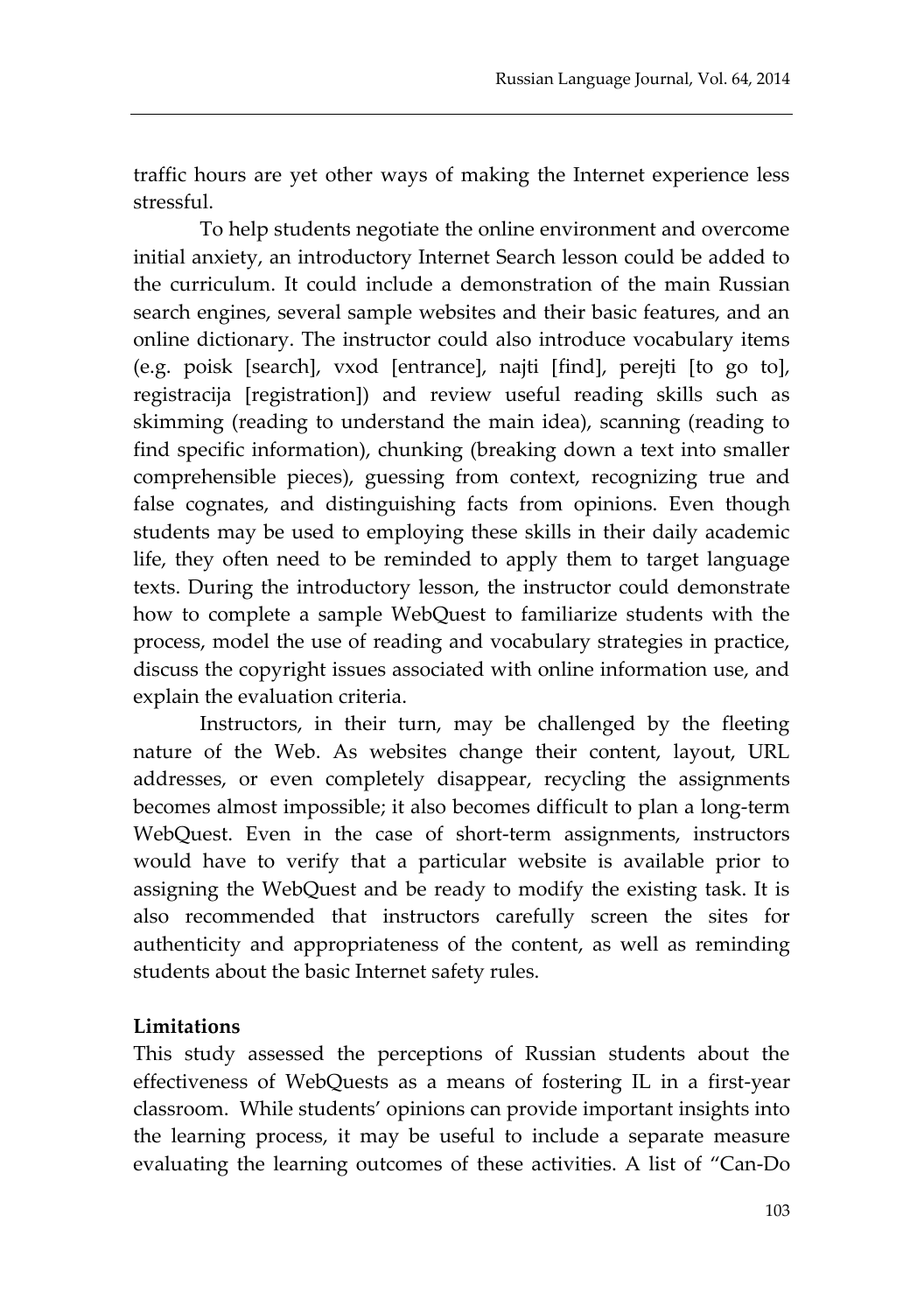statements" based on National Council of State Supervisors for Language (NCSSFL) -ACTFL scale (2013) before and after exposure to each WebQuest might reveal what language and Internet skills were developed and to what extent, e.g. "I can express my likes and dislikes about online information," "I can recognize words and phrases with the help of visuals," and "I can perform an Internet search using familiar key words."

To measure the learning potential of WebQuests even more accurately, a control group that would receive the same instruction but would not be assigned WebQuests should be included. Comparing the language and IL gain of the two groups would offer a better understanding of the specific benefits of WebQuests and might help promote their effectiveness.

# **Conclusion**

Two important conclusions emerge from the study. First, the study participants showed an overall highly positive attitude toward WebQuests as a means of increasing exposure to the Russian Web and developing IL skills, which they deemed a necessary component of the foreign language curriculum. Second, students saw the main value of WebQuests in their impact on the acquisition of target vocabulary, culture and technology skills. These results confirm earlier research citing the advantages of WebQuests in improving motivation, student engagement, technology integration, linguistic and cultural exposure (Gaskill et al. 2006; Sox and Rubinstein-Avila 2009; Tsai 2006). WebQuests prove to be a flexible activity that allows beginning-level students to gain experience in the target language Internet environment, develop fluency in searching and keyboarding, and learn to integrate online information into their own language production. Because of the WebQuests, students were also more willing to explore and use Russian online resources in the future. A careful consideration of objectives, resources, assessment, and evaluation rubrics could make WebQuests a welcome addition to an elementary-level curriculum and a vehicle for promoting IL in a foreign language classroom.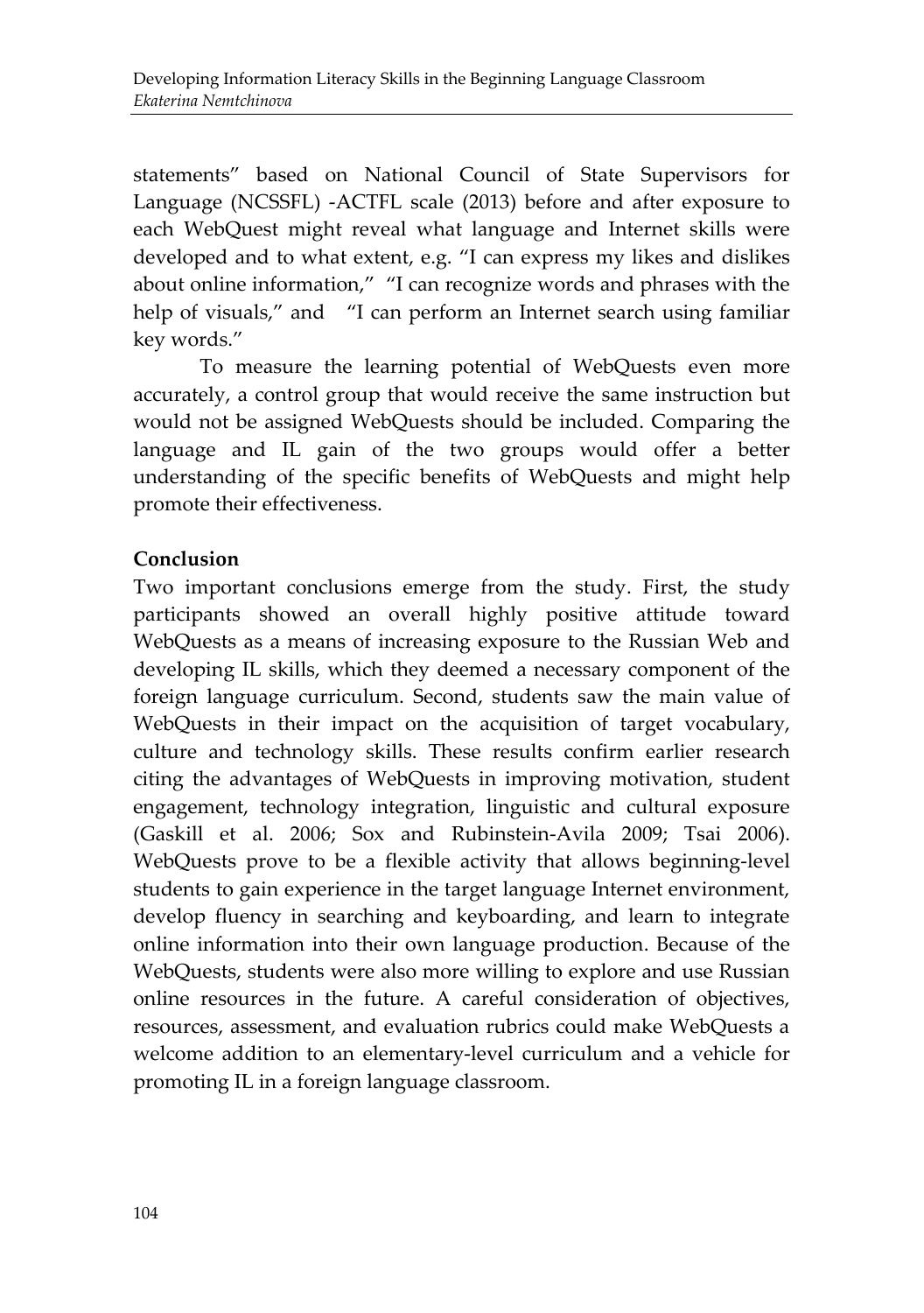# **Appendix 1 Web quest А что у вас?**

| Name: $\_\_$           | Date:                                                              |
|------------------------|--------------------------------------------------------------------|
| following list:        | 1. You have decided that your need to buy any three items from the |
| Item                   | <b>Category</b>                                                    |
| Машина или мотоцикл    | Авто и мото                                                        |
| Фотоаппарат            | Фотография                                                         |
| Компьютер              | Компьютерная техника                                               |
| Книга, журнал, словарь | Книги, учебники, журналы                                           |
| Телефон                | Телефоны и связь                                                   |

Собака, кошка, птица Животные и растения

Go to [http://www.irr.ru](http://www.irr.ru/) Click on the category, then on the item, and you will see the details and the price. Provide the following information about the three items of your choice. To convert rubles into dollars use <http://quote.rbc.ru/cur/converter/>or simply multiply the ruble amount by 0.03.

| Что это? | Сколько стоит в рублях<br>и в долларах? | Цвет?<br>Новое или старое?<br>Дорогое или дешевое? |
|----------|-----------------------------------------|----------------------------------------------------|
|          |                                         |                                                    |
|          |                                         |                                                    |
|          |                                         |                                                    |

2. Create your own ad about buying or selling something and type it below. Try to use as many Russian words as you can. Do not use Google Translate because it strips the assignment of its purpose—to practice manipulating new and familiar words to express the meaning.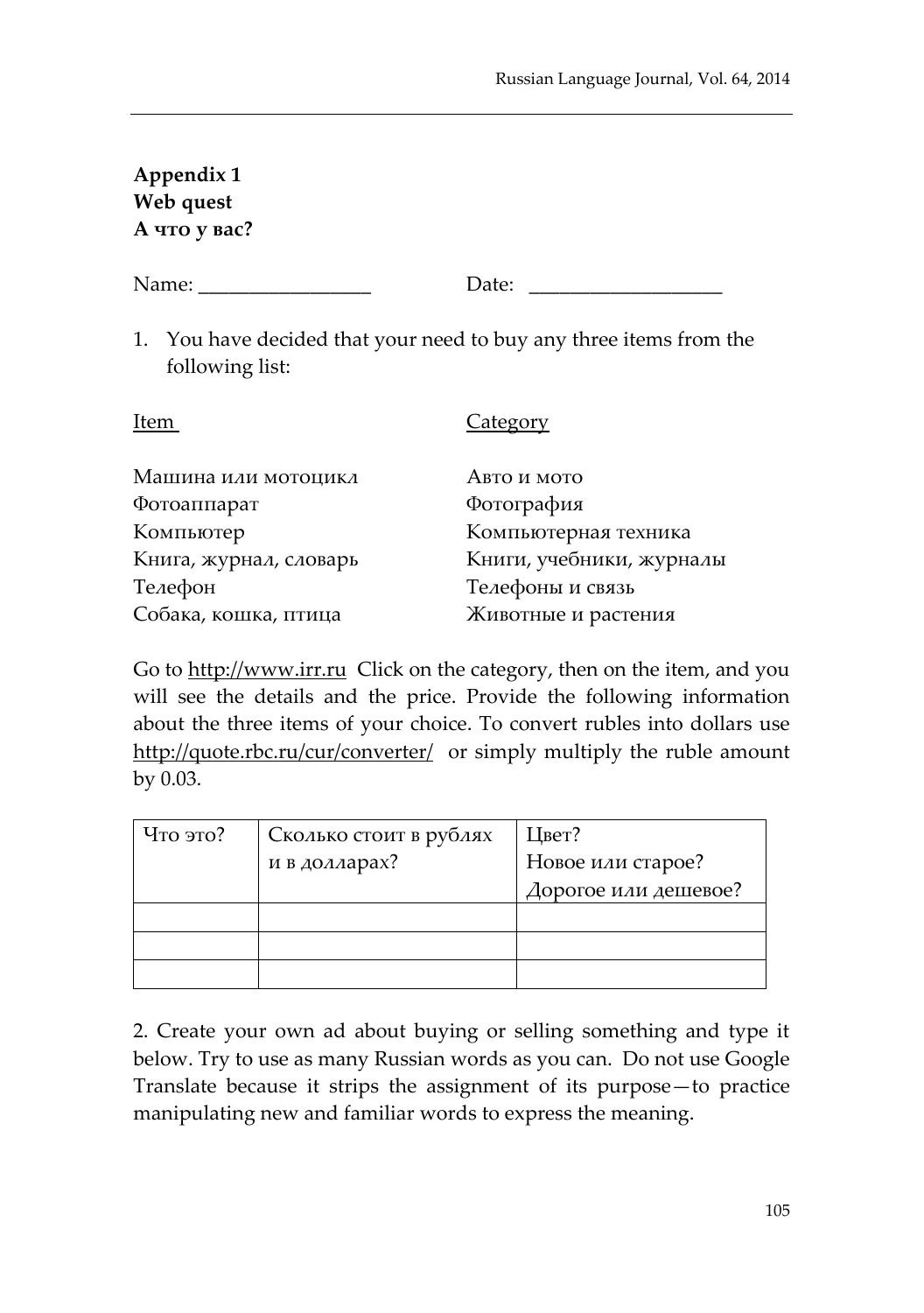The following vocabulary may be of help: купить (я куплю) - to buy продать (я продаю) - to sell

3. Prepare a dialogue based on your ad to be practiced with a partner in class. What questions could you ask? How can they be answered?

# **Grading criteria**

20 points each; 100 points total

| vocabulary | Uses a variety of old and new vocabulary |  |
|------------|------------------------------------------|--|
| grammar    | Errors do not interfere with the meaning |  |
| content    | Accomplishes the task; includes details; |  |
|            | contextually correct                     |  |
| fluency    | Generally smooth flow; uses well-formed  |  |
|            | sentences                                |  |
| technology | Correctly finds, identifies and selects  |  |
|            | information; types in Cyrillic           |  |

# **Works Cited**

- Abbit, Jason and John Ophus. 2008. "What We Know About the impacts of Web-Quests: A Review of Research." *AACE Journal* 16 (4):441- 456.
- Aydin, Selami 2011. "Internet Anxiety Among Foreign Language Learners." *TechTrends* 55 (2): 46-53.
- American Council for the Teaching of Foreign Languages (ACTFL). 2012. *Proficiency Guidelines.* Accessed June 16, 2014. http://www.actfl.org/
- American Council for the Teaching of Foreign Languages (ACTFL). *National Standards for Foreign Language Education*. Accessed June 16, 2014. http://www.actfl.org/
- Association of College and Research Libraries (ACRL). 2014. "Introduction to Information Literacy." Accessed June 16, 2014. http://www.ala.org/acrl/issues/infolit/overview/intro
- Dodge, Bernie. 1995. "WebQuests: A Technique for Internet-Based Learning. *The Distance Educator* 1 (2): 10-13.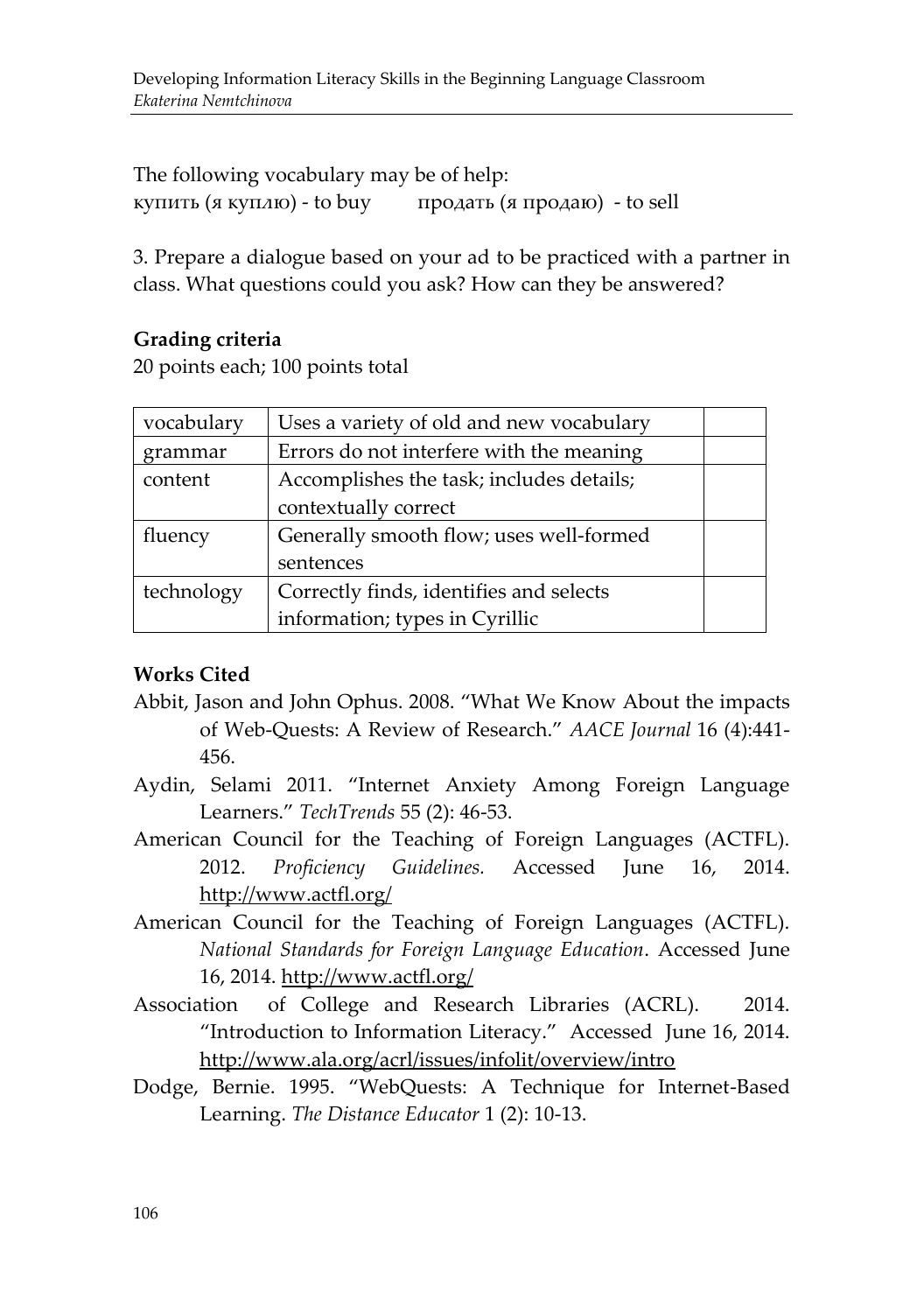- Echevarria, Jana, MaryEllen Vogt, and Deborah J Short. 2000. *Making Content Comprehensible for English Language Learners: The SIOP Model*. Boston: Allyn & Bacon.
- Farreny, Joana Angrill (n.d.). *Webquests and Blogs: Web-based Tool for EFL Teaching*. Accessed June 16, 2014. [http://www.apac.es/publications/documents/W](http://www.apac.es/publications/documents/)ebquest\_weblog\_ paper.pdf
- Gaskill, Martonia,, Anastasia.McNulty, and David W. Brooks. 2006. "Learning from WebQuests." *Journal of Science Education and Technology* 15 (2): 133-136.
- Giullian, Jon. 2009. "Slavic Folklore, the Library, and the Web." *Slavic and East European information resources, 10*(2-3):200-220. Accessed August 25, 2014. doi:10.1080/15228880903191699
- Hicks, Alison. 2013. "Putting Critical Information Literacy into Practice." *Communications in Information Literacy* 7 (1): 50-65.
- Hock, Lisabeth. 2007. "Information Literacy Across the German-studies Curriculum." *Die Unterrichtspraxis/Teaching German* 40 (1): 46-56. Accessed June 16, 2014. doi: 10.1111/j.1756-1221.2007.tb00029.x
- Kanuka, Heather, Liam Rourke, and Elaine Laflamme. 2007. "The Influence of Instructional Methods on the Quality of Online Discussion." *British Journal of Educational Technology* 38 (2): 260- 271.
- Laborda, Jesús García. 2009. "Using WebqQests for Oral Communication in English as a Foreign Language for Tourism Studies." *Educational Technology & Society* 12 (1): 258–270.
- Lengel, James G. and Kathleen M. Lengel. 2006. *Integrating Technology: A Practical Guide.* Boston: Pearson.
- Lorenzo, George and Charles Dziuban. 2006. "Ensuring the Net generation is Net savvy." In *Educause Learning Initiative*, edited by Diana G. Oblinger. Accessed June 16, 2014. http://www.educause.edu/ir/library/pdf/ELI3006.pdf.
- March, Tom. 2003. "The Learning Power of WebQuests." *Educational Leadership* 61 (4): 42-47.
- Mellon, Constance A. 1999. "Technology and the Great Pendulum of Education." *Journal of Research on Computing in Education* 32: 28- 35.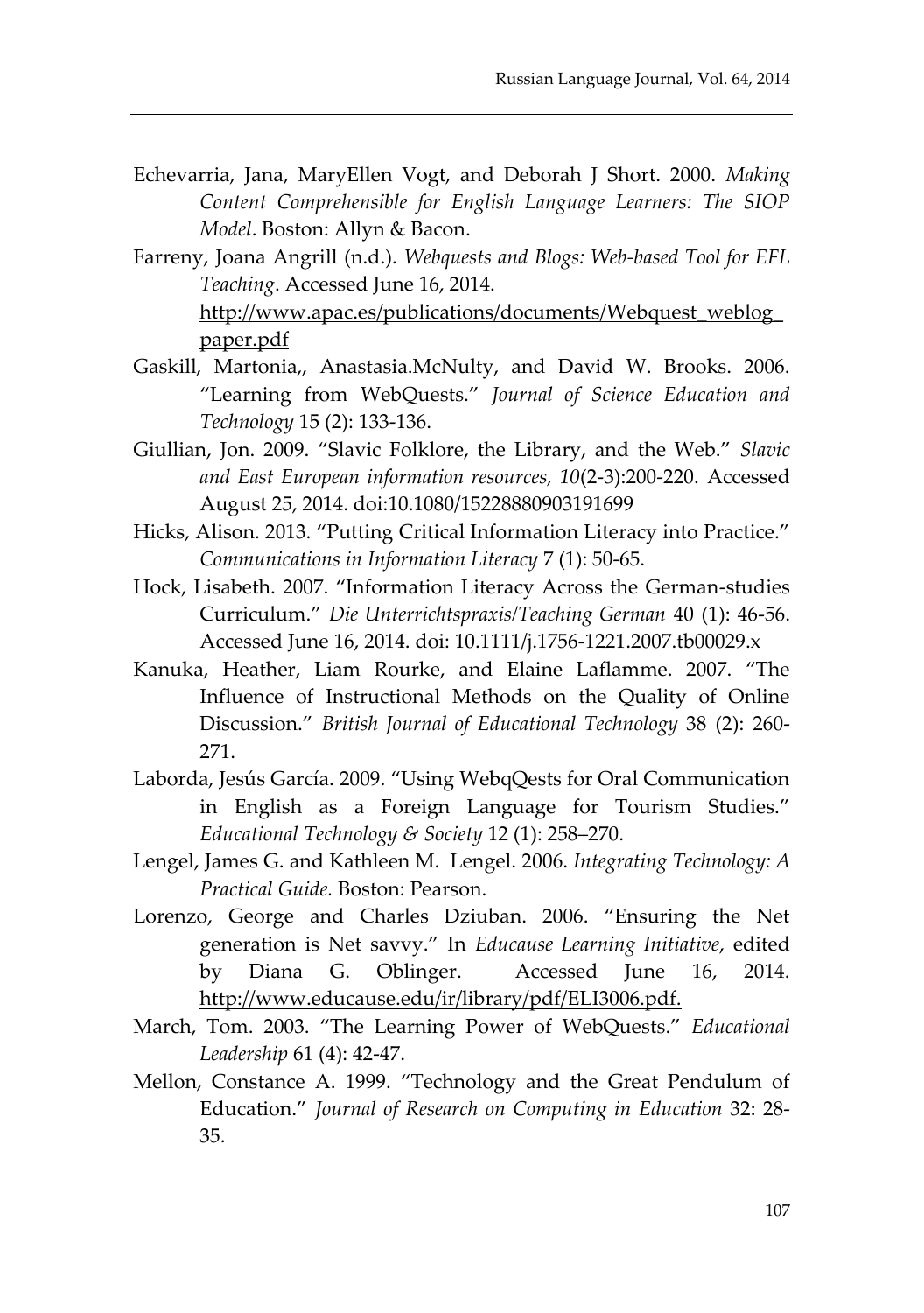Molebash, Philip, Dodge, Bernie, Bell, Randy and Mason, Cheryl (2002). Promoting student inquiry: WebQuests to web inquiry projects (WIPs). Paper presented at the Society for Information Technology and Teacher Education International Conference, Nashville, TN.

National Council of State Supervisors for Language (NCSSFL). 2013. *Can-Do Statements: Progress Indicators for Language Learners.* Accessed August 27, 2014. http://ncssfl.org/secure/index.php?checklists

- Osuna, Maritza M. and Carla Meskill. 1998. "Using the World Wide Web to Integrate Spanish Language and Culture: A Pilot Study." *Language Learning and Technology* 1 (2): 71-92.
- Popham, Aaron and Nancy Wentworth. 2003. "Train-the-Trainer: Developing a WebQuest Workshop*." Technology and Teacher Education Annual:* 3768-3774.
- Reznowski, Gabriella. 2008. "The Librarian's Role in Motivating Language Learners." *Reference Services Review,* 36 (4):414-423. Accessed August 25, 2014. doi:10.1108/00907320810920379
- Rosell-Aguilar, Fernando. 2004. "WELL done and Well Liked: Oline Information Literacy Skills and Learner Impressions of the Web as a Resource for Foreign Language Learning." *ReCALL* 16 (1):210-224.
- Shapiro, Jeremy J. and Shelley K. Hughes. 1996. "Information Technology as a Liberal Art: Enlightenment Proposals for a New Curriculum." *Educom Review* 31: 31-35. Accessed June 16, 2014. http://net.educause.edu/apps/er/review/reviewarticles/31231.html
- Sox, Amanda and Eliane Rubinstein-Avila. 2009. "WebQuests for English-Language Learners: Essential Elements for Design." *Journal of Adolescent and Adult Literacy* 53 (1): 38-48.
- Spronken-Smith, Rachel and Rebecca Walker. 2010. "Can Inquiry-Based Learning Strengthen the Link Between Teaching and Disciplinary Research?" *Studies in Higher Education* 6: 723-740. Accessed June 16, 2014. doi:10.1080/03075070903315502
- Strickland, Janet, and Allison Nazzal. 2005. "Using Web- Quests to Teach Content: Comparing Instructional Strategies." *Contemporary Issues in Technology and Teacher Education* 5 (2).